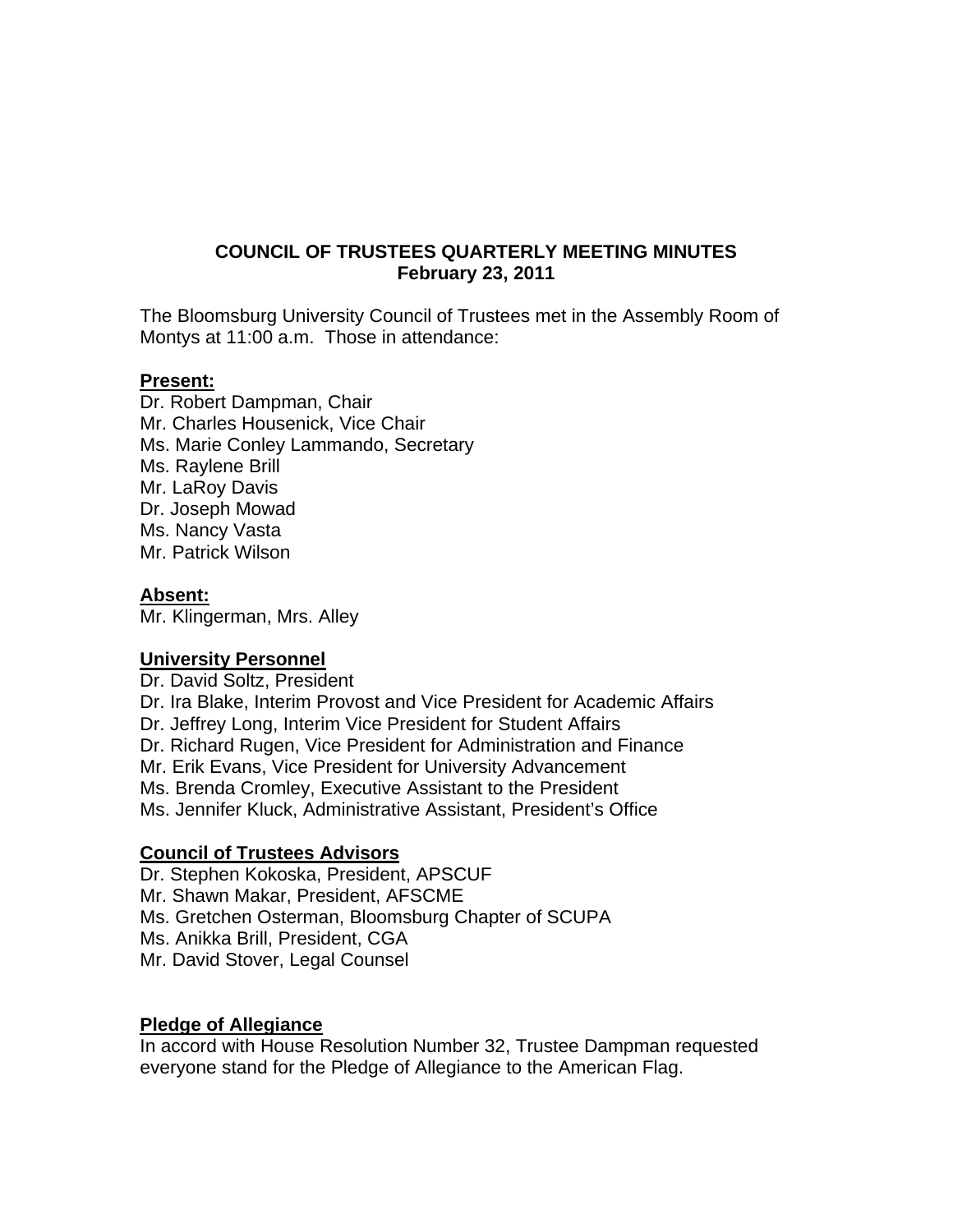# **Call to Order**

Trustee Dampman, Vice Chair of the Council of Trustees, called the meeting to order and welcomed all those in attendance.

# **Minutes of the Council of Trustees**

A motion was made by Trustee Conley Lammando, seconded by Trustee Davis, and unanimously carried that the December 1, 2010 minutes be approved.

# **NEW BUSINESS**

# **Trustee Conley Lammando resignation**

With deep regret, the Council of Trustees accepted the resignation of Trustee Conley Lammando pending receipt of an official resignation letter.

On a motion by Trustee Dampman, seconded by Trustee Davis the following resolution was unanimously approved:

**WHEREAS,** Ms. Marie Conley Lammando has served with distinction as a member of the Bloomsburg University Council of Trustees since 2001; and

**WHEREAS,** her education, experience, insight and sound judgment have proven invaluable to the deliberations and policy-making of the Council; and

**WHEREAS,** she is a deeply committed alumna of Bloomsburg University, having earned a bachelor's degree in speech communications and political science in 1994; and

**WHEREAS,** the faculty, staff, and administration are grateful for her advocacy on behalf of Bloomsburg University and the vital role she has played through her service on many committees, as she has forged resolutions on complex campus issues and in her leadership roles within the Council of Trustees and the PASSHE Board of Governors; and

**NOW, THEREFORE, BE IT RESOLVED,** that the Council of Trustees of Bloomsburg University regretfully accepts her resignation as a Trustee and conveys its profound gratitude and esteem to our colleague and friend for her dedicated service on the Council of Trustees of Bloomsburg University.

**BE IT FURTHER RESOLVED,** that this Resolution is made a part of the official minutes of the Council of Trustees of Bloomsburg University and that a copy is presented to Ms. Marie Conley Lammando.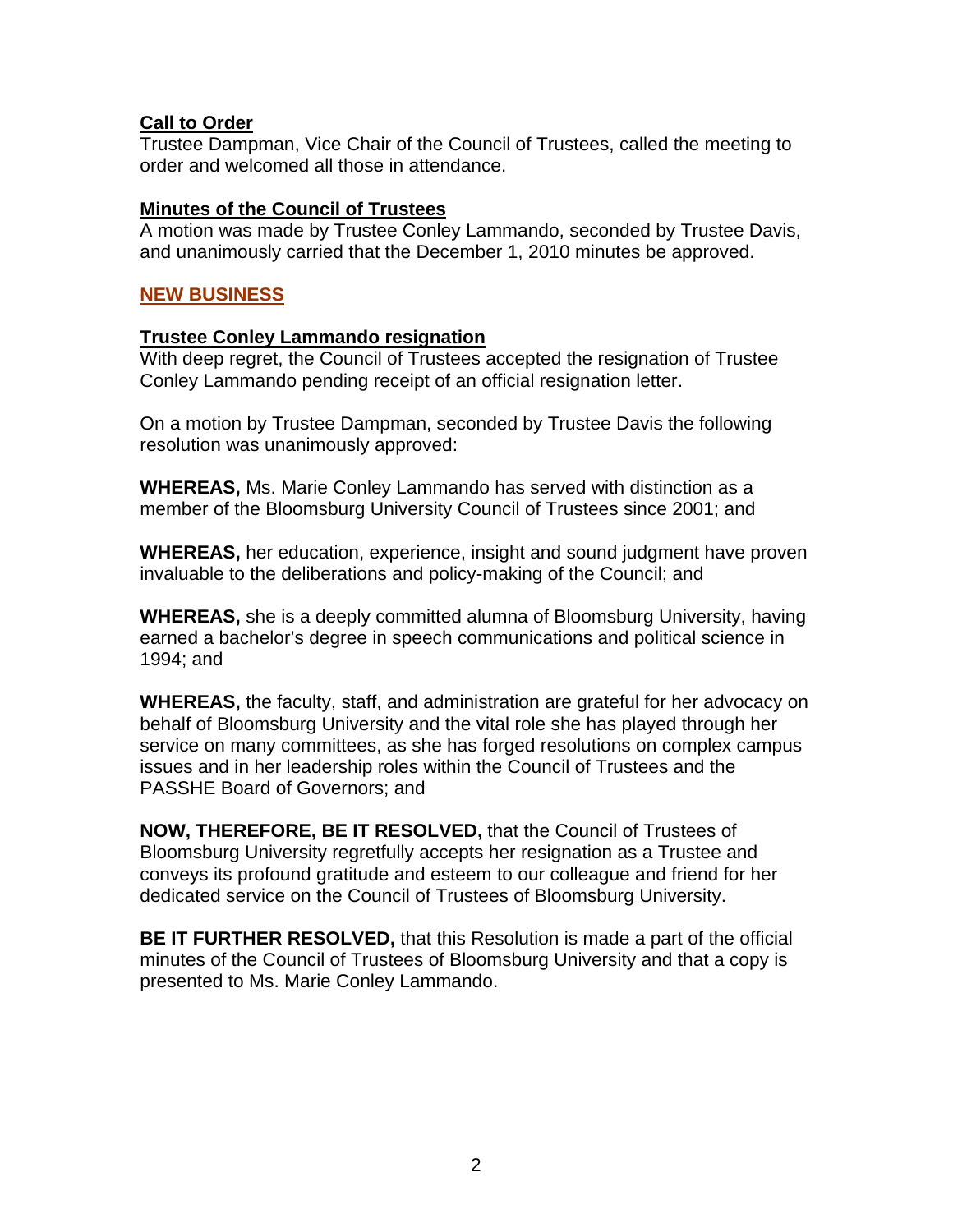## **Trustee Resolution honoring Ms. Raylene Brill**

A motion was made by Trustee Wilson to approve the following resolution:

**WHEREAS**, Raylene M. Brill served as a student member of the Bloomsburg University Council of Trustees for the 2010-2011 academic year, and

**WHEREAS**, she has served responsibly and with integrity on various committees representing Bloomsburg University, and

**WHEREAS**, more importantly, she has been a positive role model for all other students,

**NOW, THEREFORE, BE IT RESOLVED**, that the Council of Trustees of Bloomsburg University expresses its gratitude and appreciation for her dedicated service to Bloomsburg University.

Seconded by Trustee Mowad. Unanimous approval.

## **Manager Emeritus**

On a motion by Trustee Wilson, seconded by Trustee Davis, Manager Emeritus status was unanimous approved for: Ms. Carol Barnett

#### **Non Instructional Emeritus**

On a motion by Trustee Wilson, seconded by Trustee Housenick, Non Instructional Emeritus status was unanimously approved for Mr. Roger Hartman.

#### **Introductions**

Trustee Dampman recognized faculty members, Dr. Margaret Till and Dr. Gilbert Darbouze who are recent recipients of faculty Emeritus status. Dr. George Chamuris, Chair of the Department of Biological and Allied Health Sciences spoke on behalf of the department to express reasons for nominating Dr. Till. Dr. Luke Springman, Chair of the Department of Languages and Cultures spoke on behalf of the department to express reasons for nominating Dr. Darbouze. Dr. Darbouze was unable to attend.

Trustee Dampman also recognized those individuals serving on the Advisory panel: Mr. Shawn Makar, Ms. Gretchen Osterman, Dr. Stephen Kokoska, Ms. Anikka Brill, and Mr. David Stover.

# **PRESIDENT**

# **President's Report**

President Soltz reviewed his President's Report with the Trustees. A copy of the report will be appended to the minutes.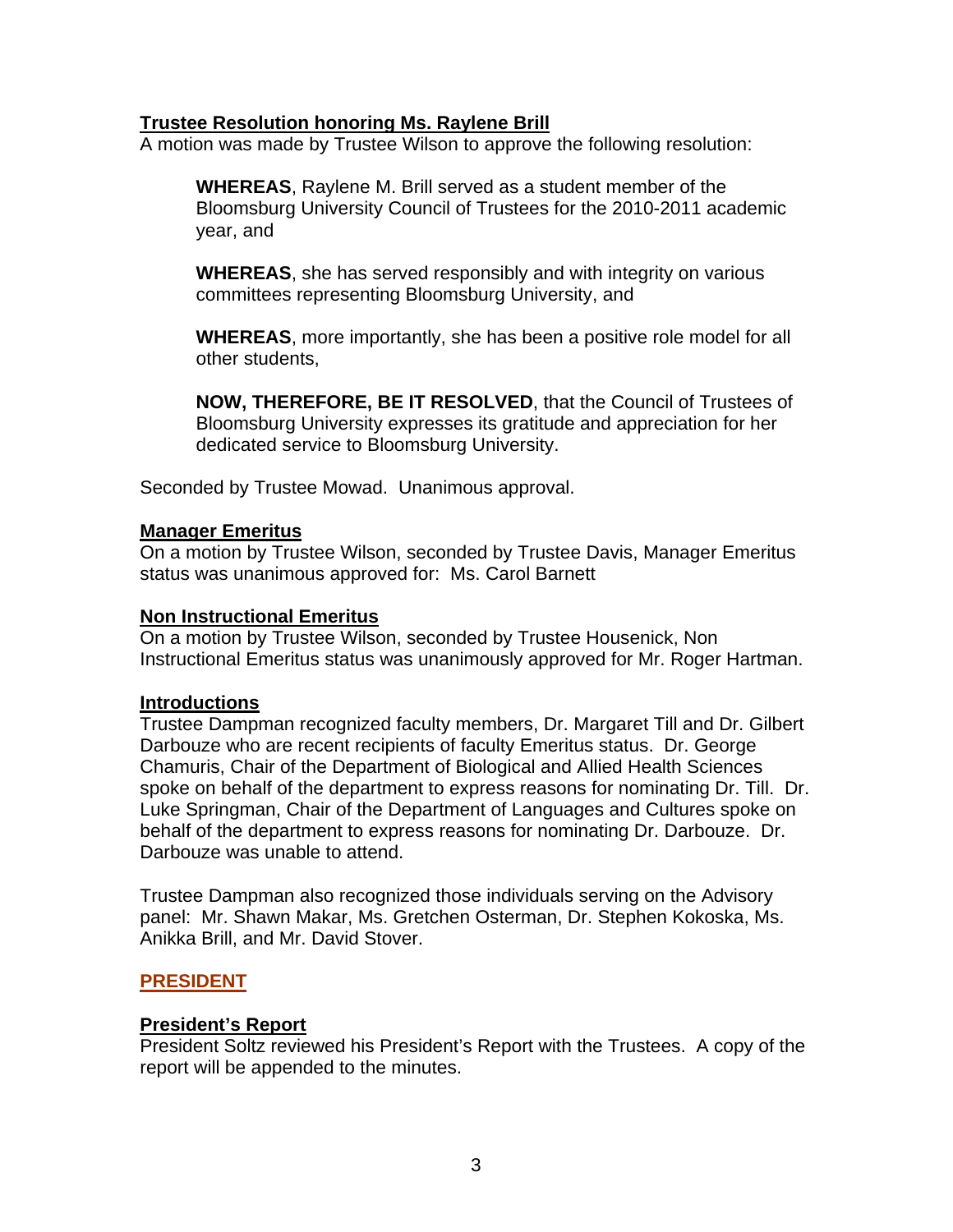# **STUDENT AFFAIRS**

Trustee Dampman called on Dr. Jeff Long, Interim Vice President of Student Affairs, to lead discussion on the Student Affairs section of the agenda.

## **Room and Board Fees**

Trustee Wilson made a motion to approve a room fee increase of 5.5% and board fee increase of 3.5% for the 2011-2012 academic year. Seconded by Trustee Conley Lammando. Unanimous approval.

Trustee Wilson made a motion to approve the Kehr Union Operating Fee increase from 1.55% to 3% for the 2011-2012 academic year. Seconded by Trustee Davis. Unanimous approval.

# **ACADEMIC AFFAIRS**

# **"BU Toy Library: Playing to Learn and Learning to Play" – presentation**

Trustee Dampman introduced Dr. Ira Blake, Interim Provost and Vice President of Academic Affairs to present the information item.

Dr. Blake introduced Dr. Julie Kontos, Interim Dean of Liberal Arts who introduced Dr. Mary Katherine Duncan, Assistant Professor in the department of Psychology to make the presentation.

# **Living and Learning Communities presentation**

Dr. Blake introduced Dr. Jonathan Lincoln, Assistant Vice President and Dean of Undergraduate Education who presented on behalf of the Living and Learning Communities.

# **GENERAL ADMINISTRATION**

Trustee Dampman recognized Dr. Richard Rugen, Vice President of Administration and Finance, to lead discussion of the General Administration section of the agenda.

#### **Report on Audit 2009-2010**

On a motion by Trustee Davis, seconded by Trustee Mowad, the audit report prepared by ParenteBeard for the 2009-2010 year was unanimously approved.

# **Approval of Purchasing Activity**

Trustee Davis made a motion, seconded by Trustee Mowad, and unanimously carried, to approve purchasing activity under Act 188 in excess of \$10,000 for November 2, 2010 to January 31, 2011.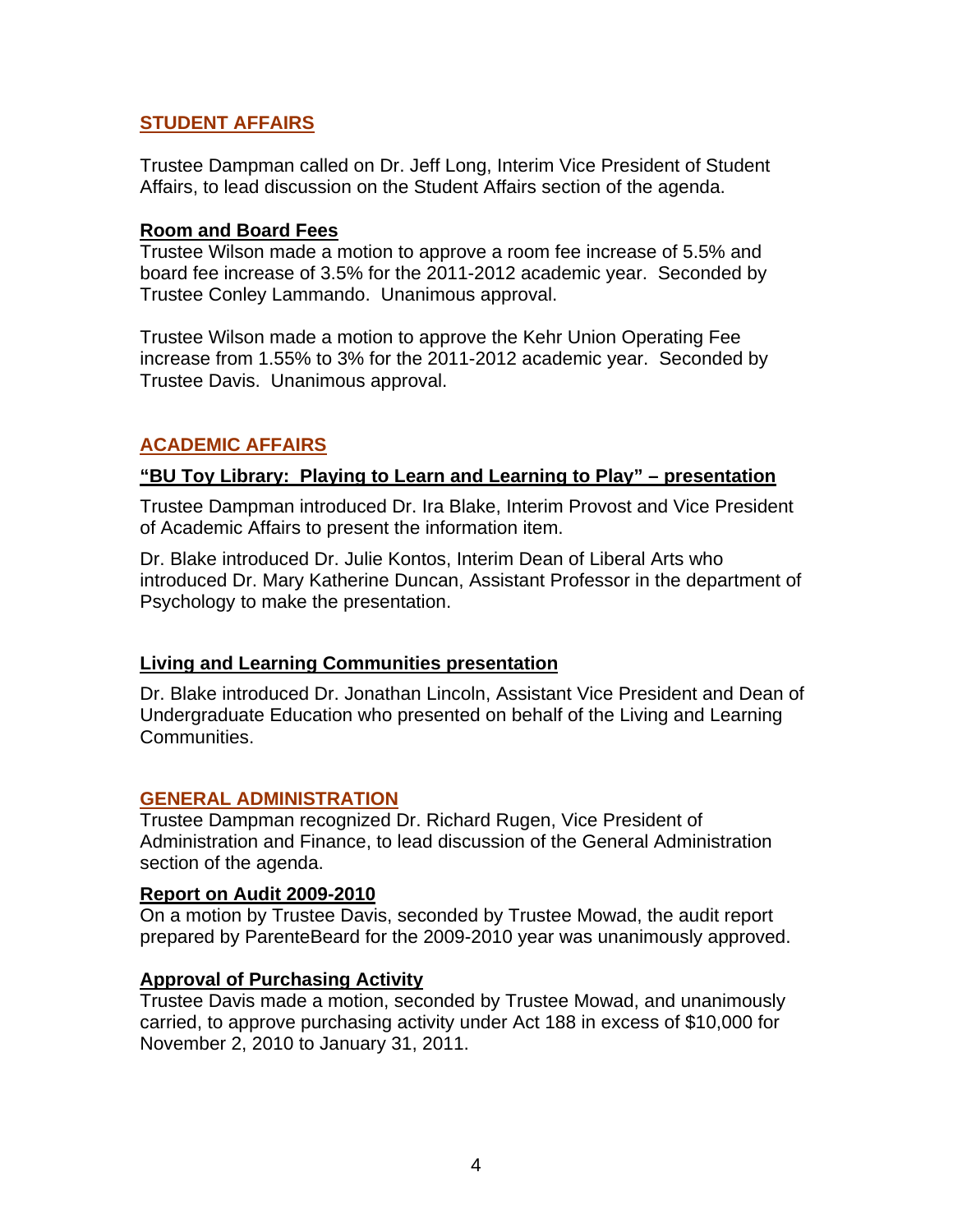# **Delinquent Student Accounts**

Trustee Housenick made a motion to write-off delinquent student accounts as presented by Dr. Richard Rugen, seconded by Trustee Mowad. Unanimous approval.

# **Proposed Fee Schedule 2011-2012**

Dr. Richard Rugen reviewed the information presented to the Trustees. Trustee Davis made a motion to accept the fee schedule for 2011-2012, seconded by Trustee Housenick. Unanimous approval.

# **Capital Project Request**

Dr. Richard Rugen, Vice President for Administration and Finance, reviewed the capital project requests and recommended prioritization for funding/authorization for 2011-2011 to 2015-2016.

- 1. Waller Renovation/Addition FY 2012-13
- 2. McCormick Renovation FY 2014-15
- 3. Facilities Maintenance Building Not in 5-year program

**Priority Anticipated funding** 

Trustee Davis made a motion to approve the capital project requests as presented, Seconded by Trustee Housenick. Unanimous approval.

# **OTHER BUSINESS**

# **Presidential Evaluation**

Trustee Dampman made a motion to approve the formal evaluation of Dr. David Soltz. Seconded by Trustee Davis. Unanimous approval.

# **Adjournment**

With no other items to be presented to the Council, Trustee Dampman adjourned the meeting at 12:30 p.m.

\_\_\_\_\_\_\_\_\_\_\_\_\_\_\_\_\_\_\_\_\_\_\_\_ \_\_\_\_\_\_\_\_\_\_\_\_\_\_\_\_\_\_\_\_\_\_\_\_\_\_\_ Marie Conley Lammando **Jennifer D. Williams** Secretary **Administrative Assistant**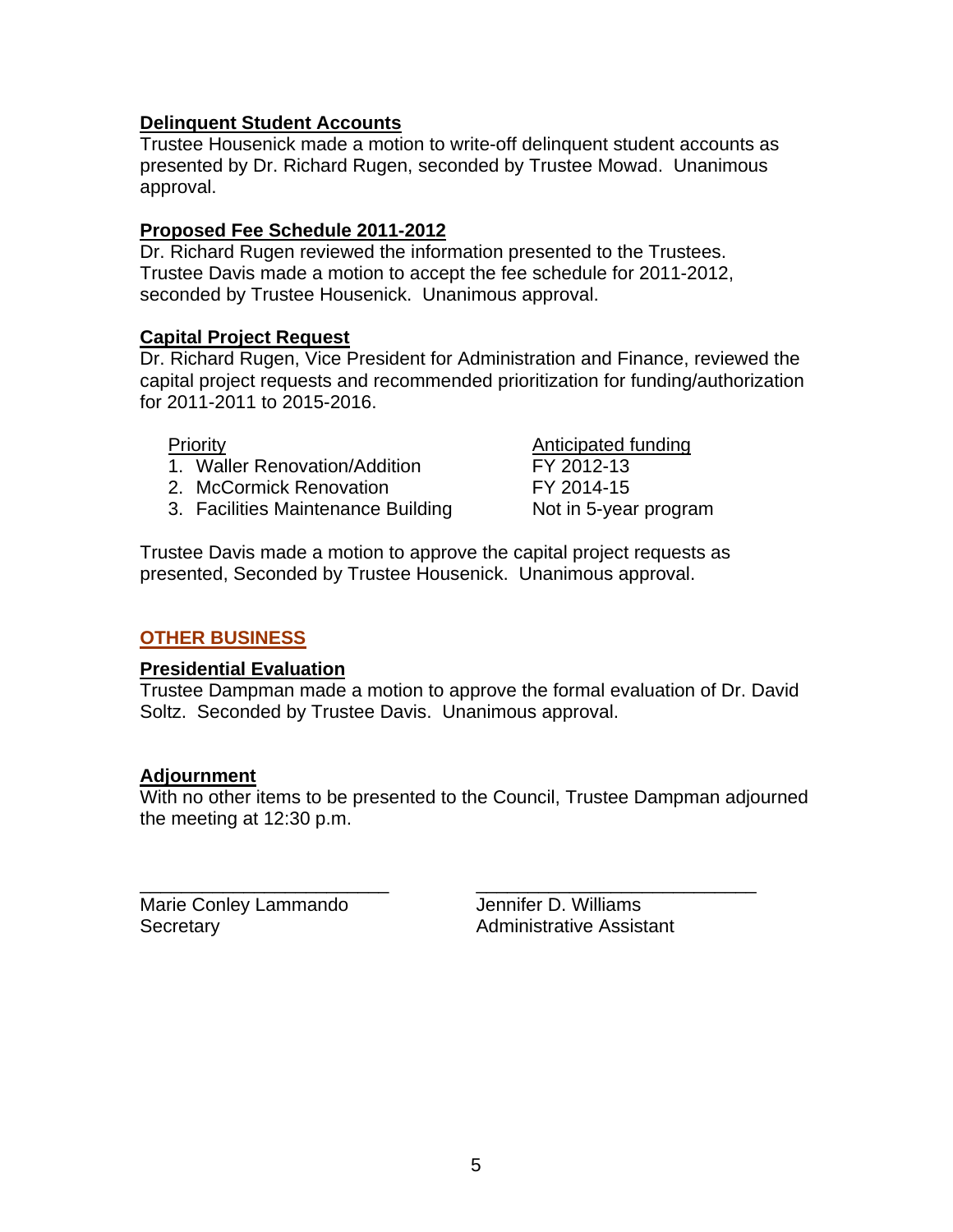# BLOOMSBURG UNIVERSITY OF PENNSYLVANIA Bloomsburg, PA 17815

# **PRESIDENT'S REPORT TO THE BLOOMSBURG UNIVERSITY COUNCIL OF TRUSTEES**

# **February 23, 2011**

Since the Council of Trustees last met, we had a successful graduate and undergraduate commencement in December in which 500 students received Bachelor Degrees and 165 students received Masters Degrees.

Here are some additional highlights since the December Trustee meeting.

• The Board of Governors approved the addition of two new graduate programs to begin in the fall; Master of Accountancy and Master of Arts in Public Policy and International Affairs.

The Master of Accountancy curriculum is designed to satisfy the American Institute of Certified Public Accountants 150 credit hour education requirement and prepare students to take the certified public accountant (CPA) exam.

Master of Arts in Public Policy and International Affairs curriculum will prepare students to pursue doctoral degrees or careers in global and domestic policy. Possible careers include public policy analysts or expert consultants and professionals working in local, state and federal government, as well as inter-governmental and non-governmental organizations.

 The University Curriculum Committee approved a new framework for General Education at its final meeting of the fall semester. A set of goals stated as student learning outcomes has been established. Upon graduating from Bloomsburg University, a student will be able to communicate effectively; evaluate and ethically use information; apply critical analysis, quantitative reasoning and problem solving skills; demonstrate and apply knowledge from a breadth of disciplines; evaluate the consequences of health decisions; evaluate the implications of diversity; and exhibit responsible citizenship. Courses can be proposed for this new program that address up to 3 different outcomes; some general education outcomes may be achieved outside the classroom through cocurricular experiences. All general education courses and experiences will include assessment of student learning outcomes.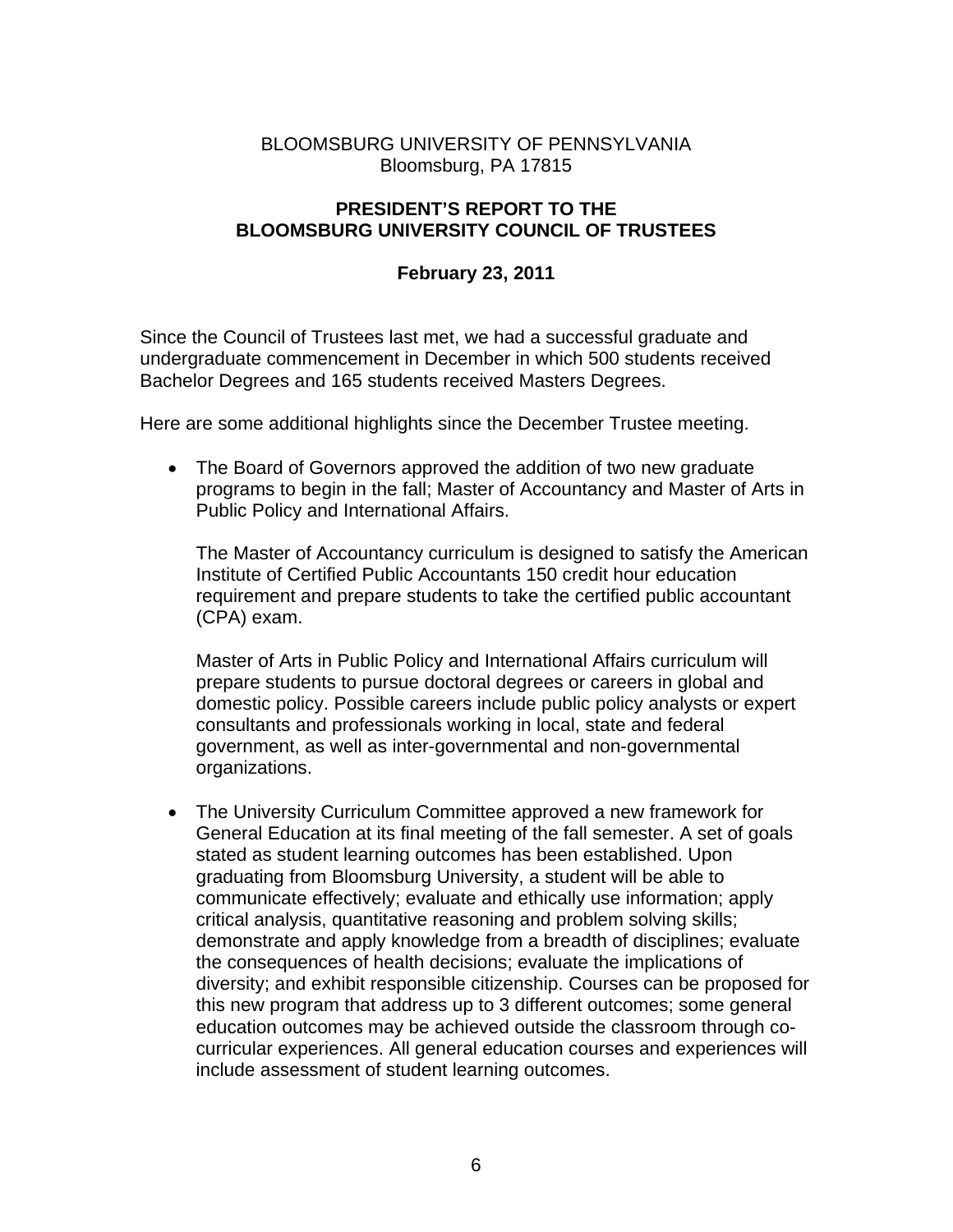**Bloomsburg University is ranked 88<sup>th</sup> on Kiplinger's Personal Finance's** 100 Best Values in Public Colleges for 201-02011. The ranking is based on academics and affordability, starting with data from more than 500 public four-year colleges and universities. Criteria include SAT/ACT scores, student/faculty ratio and admission, retention and graduation rates. Also considered are in-state and out-of-state costs and financial aid.

Other PASSHE schools listed were West Chester University at number 71 and Millersville University at 99.

- Bloomsburg University is the recipient of a \$100,000 grant provided by the PA Department of Community and Economic Development (DCED), to deliver a customized job training grant project for Springs Window Fashions in Montgomery, PA. The funding will be used for curriculum development and administrative costs to create computer-based training modules that will be utilized by 240 customer service associates. Springs Window Fashions manufactures residential and commercial-grade window coverings. The customized curriculum will be developed by the Institute for Interactive Technologies (IIT) at Bloomsburg.
- In addition to Springs Window Fashions, the Institute for Interactive Technology is working with other business and governmental agencies to design online training modules for their employees. Our training assists those organizations in keeping costs down because employees do not need to travel to off-site locations for their specific training. Additionally, some employees who were to deliver the instruction didn't have the necessary skills to conduct the training in the most effective manner possible. Our IIT conducted online training teaching the employees the applicable skills to deliver effective online instruction.

Businesses trained included Kellogg's, the PA Coalition Against Domestic Violence and the PA Department of Public Welfare.

 Last time we met I mentioned that our former student Trustee, Terrell Garret, was featured on the AASCU's website for the "First Generation Voices Project". Now, a second Bloomsburg University student is being featured on this major national organization for public masters comprehensive universities.

Marcus Shales is a graduate student in our marketing curriculum. He graduated last May with a bachelor's degree in business administration.

 We acknowledged two retired faculty members this morning and since the president officially grants faculty emeriti status, I want to mention in this report the two professors who have been awarded that distinction by me.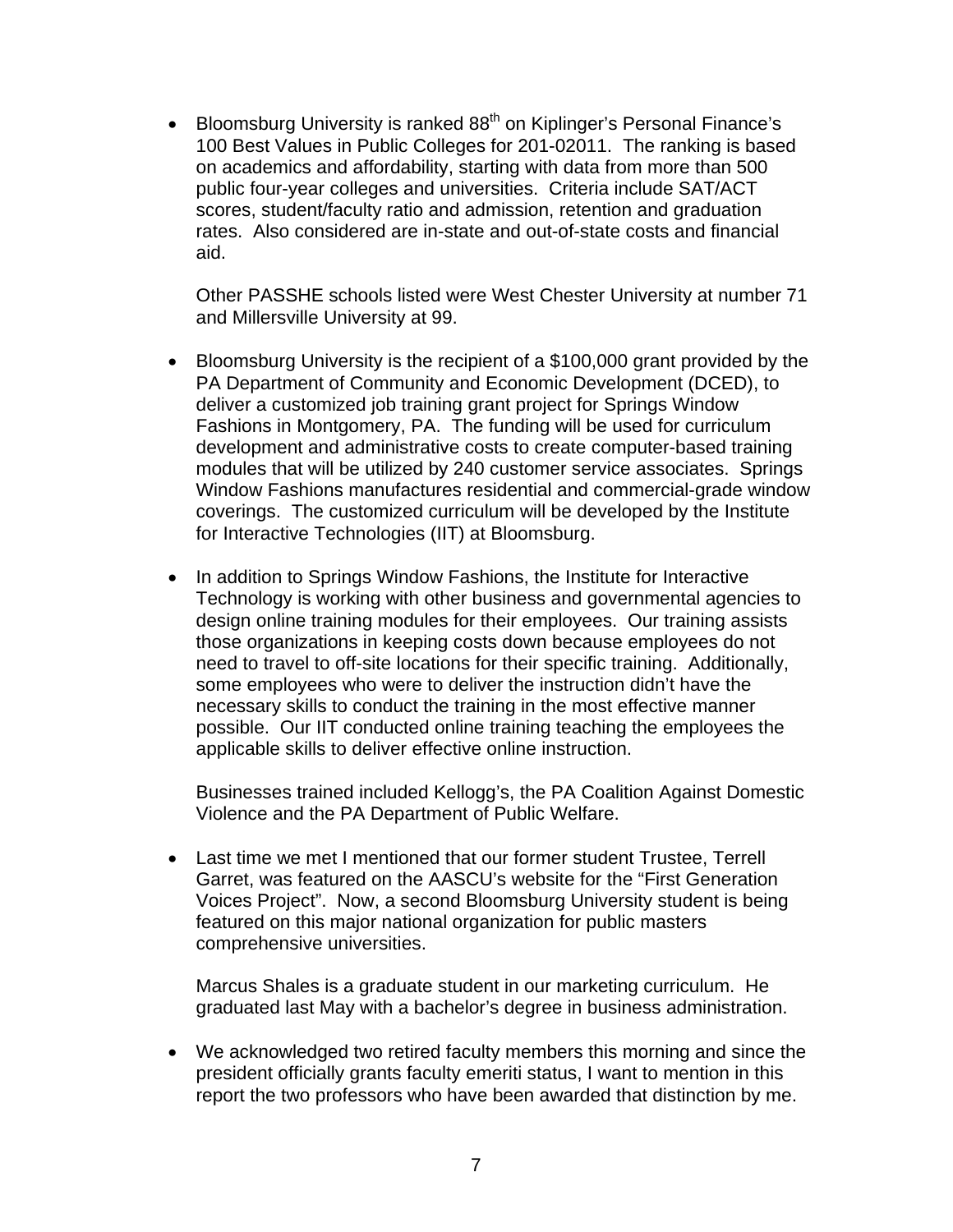Congratulations to Dr. Margaret Till and Dr. Gilbert Darbouze.

Congratulations also go to two other individuals recognized this morning; Carol Barnett awarded Manager Emerita and Roger Hartman awarded Non-Instructional Emeritus.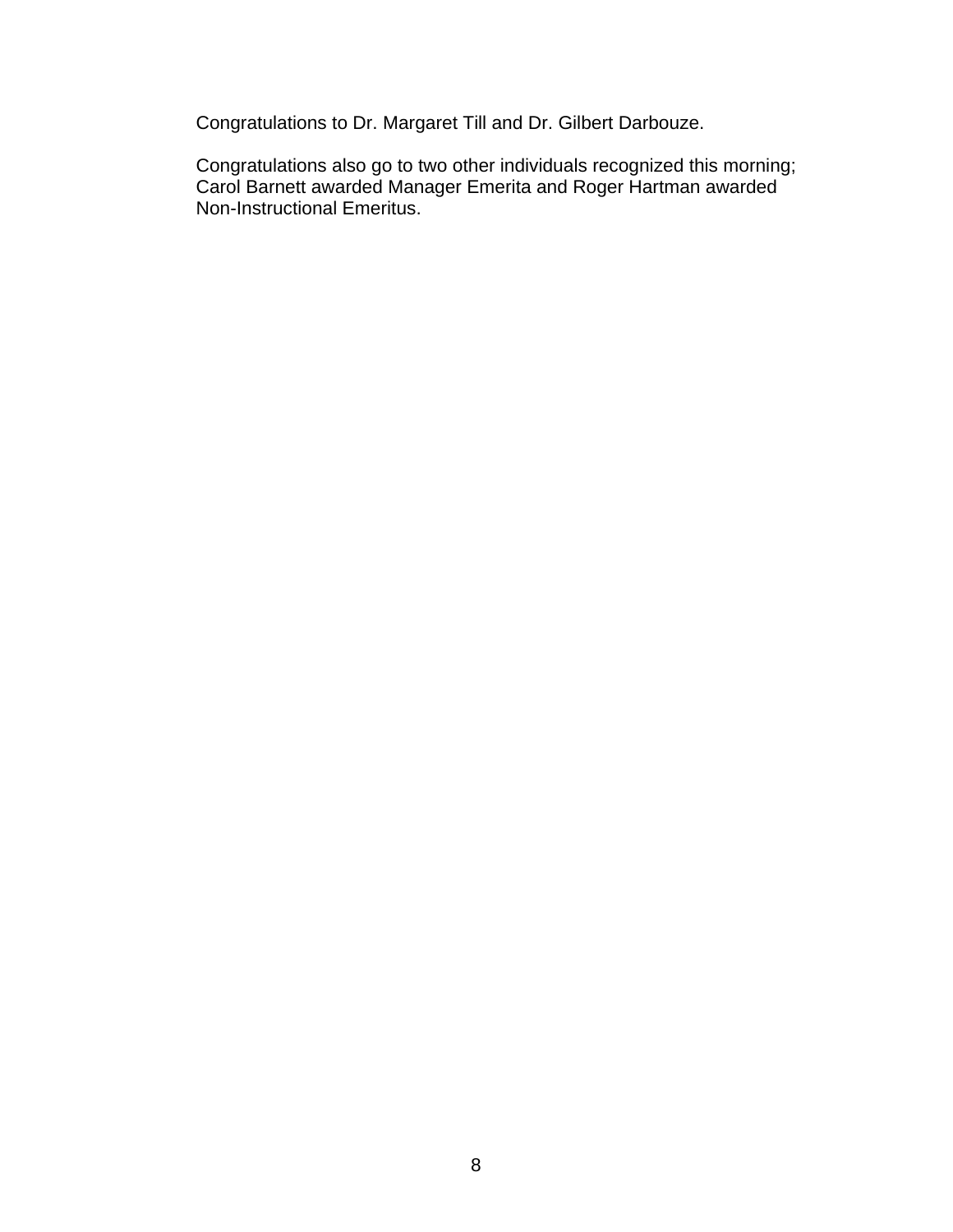# **COUNCIL OF TRUSTEES QUARTERLY MEETING MINUTES June 8, 2011**

The Bloomsburg University Council of Trustees met in the Assembly Room of Montys at 11:00 a.m. Those in attendance:

#### **In person:**

Dr. Robert Dampman, Chair Mr. LaRoy Davis Mrs. Ramona Alley Mr. Charles Housenick, Vice Chair Mr. David Klingerman Dr. Joseph Mowad Ms. Nancy Vasta Mr. Patrick Wilson

## **University Personnel**

Dr. David Soltz, President Dr. Jonathan Lincoln, Assistant Vice President and Dean of Undergraduate Education Dr. Jeff Long, Interim, Vice President for Student Affairs Dr. Richard Rugen, Vice President for Administration and Finance Mr. Erik Evans, Vice President for University Advancement Ms. Brenda Cromley, Executive Assistant to the President Ms. Jennifer Williams, Administrative Assistant, President's Office

# **Council of Trustees Advisors**

Dr. Stephen Kokoska, President, APSCUF (not present)

Mr. Shawn Makar, President, AFSCME (not present)

Ms. Gretchen Osterman, Bloomsburg Chapter of SCUPA (not present)

- Mr. David Abrams, President, CGA (not present)
- Mr. David Stover, University Counsel

# **Pledge of Allegiance**

In accord with House Resolution Number 32, Trustee Dampman requested everyone stand for the Pledge of Allegiance to the American Flag.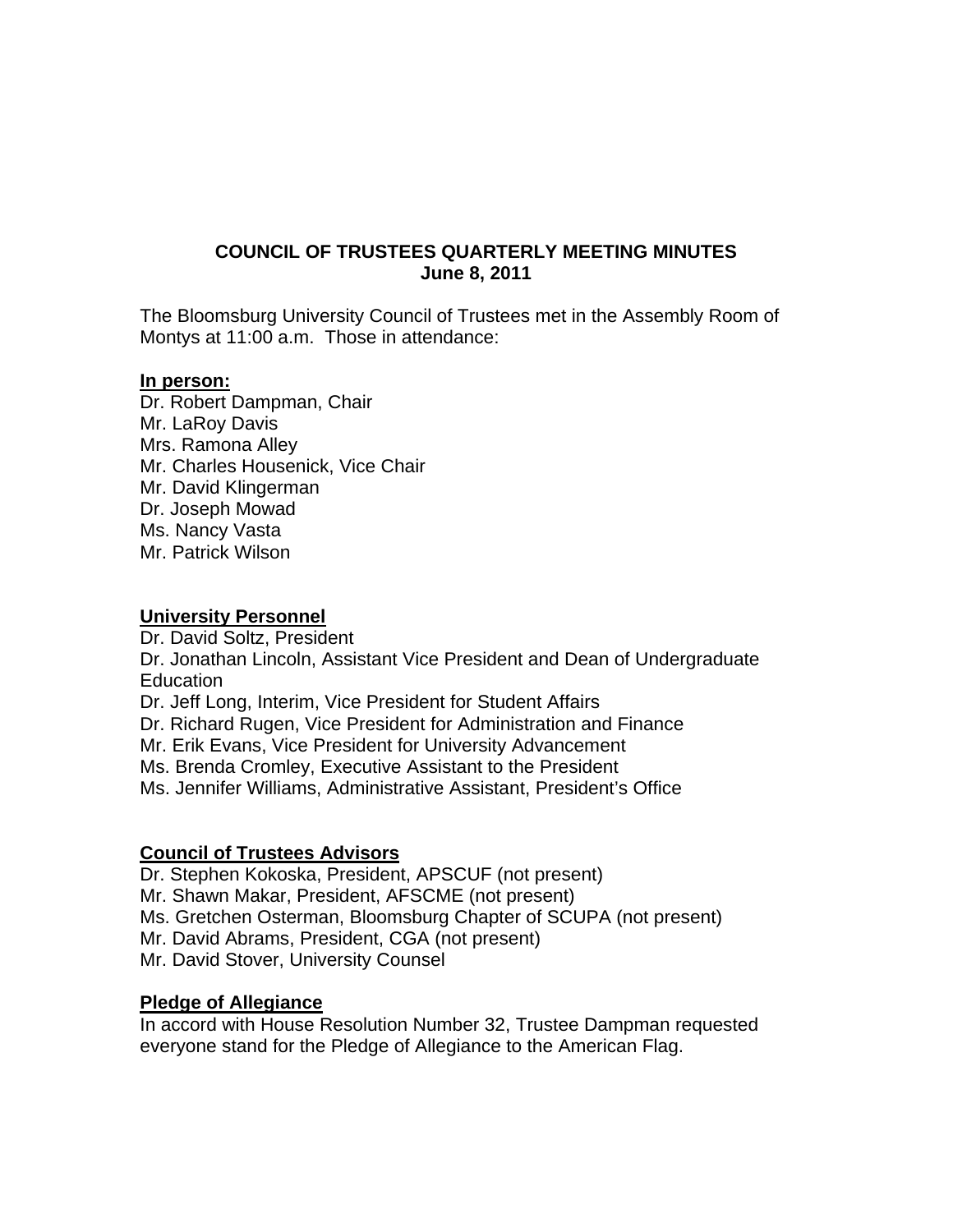# **Call to Order**

Trustee Dampman, Chair of the Council of Trustees, called the meeting to order and welcomed all those in attendance. He reported the Council of Trustees met earlier in the morning for an Executive Session to discuss personnel issues, real estate issues and collective bargaining as well as conducted the annual inspection of the facilities which included the Heating Plant and Sutliff Hall and attended the Committee of the Whole meeting.

# **Minutes of the Council of Trustees**

A motion was made by Trustee Mowad, seconded by Trustee Davis, and unanimously carried that the February 23, 2011 minutes be approved.

# **NEW BUSINESS**

## **Introductions**

Trustee Dampman introduced those in the audience who were either nominated or granted Emeritus status: Dr. Barry Jackson, Dr. Walter Brasch (not present), Dr. Joseph Battaglia, Ms. Elizabeth Pursel, and Ms. Rose Andreas. Several individuals spoke on behalf of their respective departments to express reasons for nominating the individuals.

Trustee Dampman also recognized those individuals serving on our Advisory panel: Mr. Shawn Maker (not present), Ms. Gretchen Osterman (not present), Dr. Stephen Kokoska (not present), Mr. David Abrams (not present), and Mr. David Stover.

# **PRESIDENT**

# **Non Instructional Emeritus**

On a motion by Trustee Alley, seconded by Trustee Housenick, Non Instructional Emeritus status was unanimously approved for Elizabeth Pursel and Rose Andreas.

#### **President's Report**

President Soltz reviewed his President's Report with the Trustees. A copy of the report will be appended to the minutes.

# **ACADEMIC AFFAIRS**

#### Information items:

Dr. Dampman introduced Dr. Jonathan Lincoln who presented information to the trustees regarding a departmental name change. The Department of Exercise Science and Athletics has now changed it's name to Department of Exercise Science.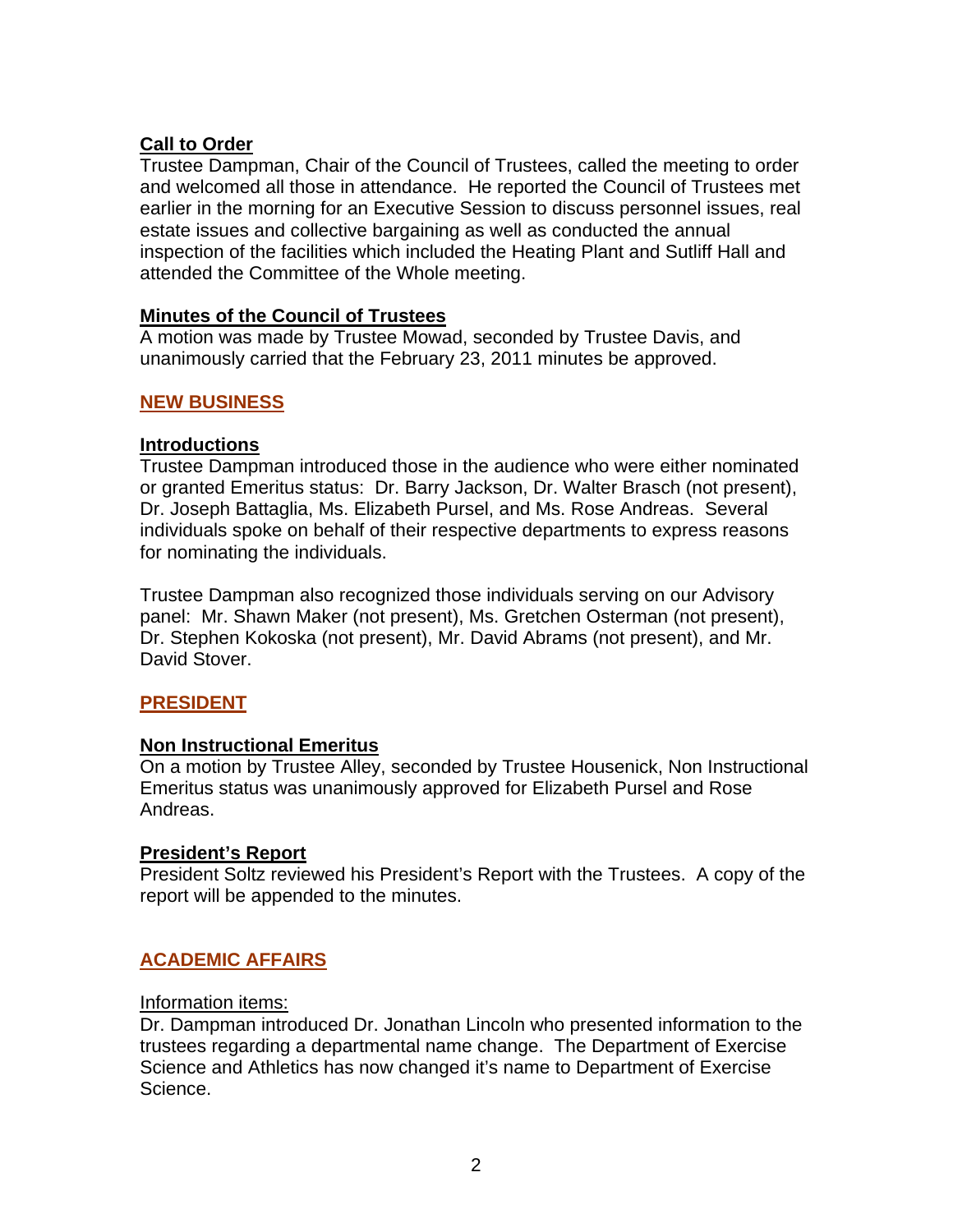Dr. Lincoln then introduced Dr. Michael Tidwell, Dean of the College of Business, who presented information on the new Zeigler Institute for Professional Development.

# **GENERAL ADMINISTRATION**

Trustee Dampman recognized Dr. Richard Rugen, Vice President of Administration and Finance, to lead discussion of the General Administration section of the agenda.

# **Approval of Purchasing Activity**

Trustee Davis made a motion, seconded by Trustee Mowad and unanimously carried, to approve purchasing activity under Act 188 in excess of \$10,000 for February 1, 2011 to May 16, 2011.

# **Resolution for the Inspection of Facilities**

Trustee Davis made a motion to approve the following resolution:

**WHEREAS,** members of the Council of Trustees at Bloomsburg University of Pennsylvania did conduct their annual inspection of facilities on Tuesday, June 8, 2011 and found maintenance procedures that ensure buildings and structures are being properly maintained and in good working order and found also that lawn, flower, shrubbery, tree and recreation areas were attractive and well maintained. Trustees conducted a tour of Sutliff Hall, Elwell Residence Hall and the steam plant.

**NOW, THEREFORE, BE IT RESOLVED,** that the Council of Trustees of Bloomsburg University of Pennsylvania expressed its approval of both the general condition and the care of the facilities, and transmits their sentiments to the Board of Governors of the Pennsylvania State System of Higher Education.

Second by Trustee Housenick. Unanimous approval.

# **UNIVERSITY ADVANCEMENT**

# **Naming Policy Amendment**

Dr. Dampman introduced Mr. Erik Evans, Vice President for University Advancement who presented the naming policy amendment to the trustees. The changes were formally reviewed during the Committee of the Whole meeting. Changes to the policy were highlighted in red. Trustee Davis made a motion to accept the changes, seconded by Trustee Alley. Unanimous approval.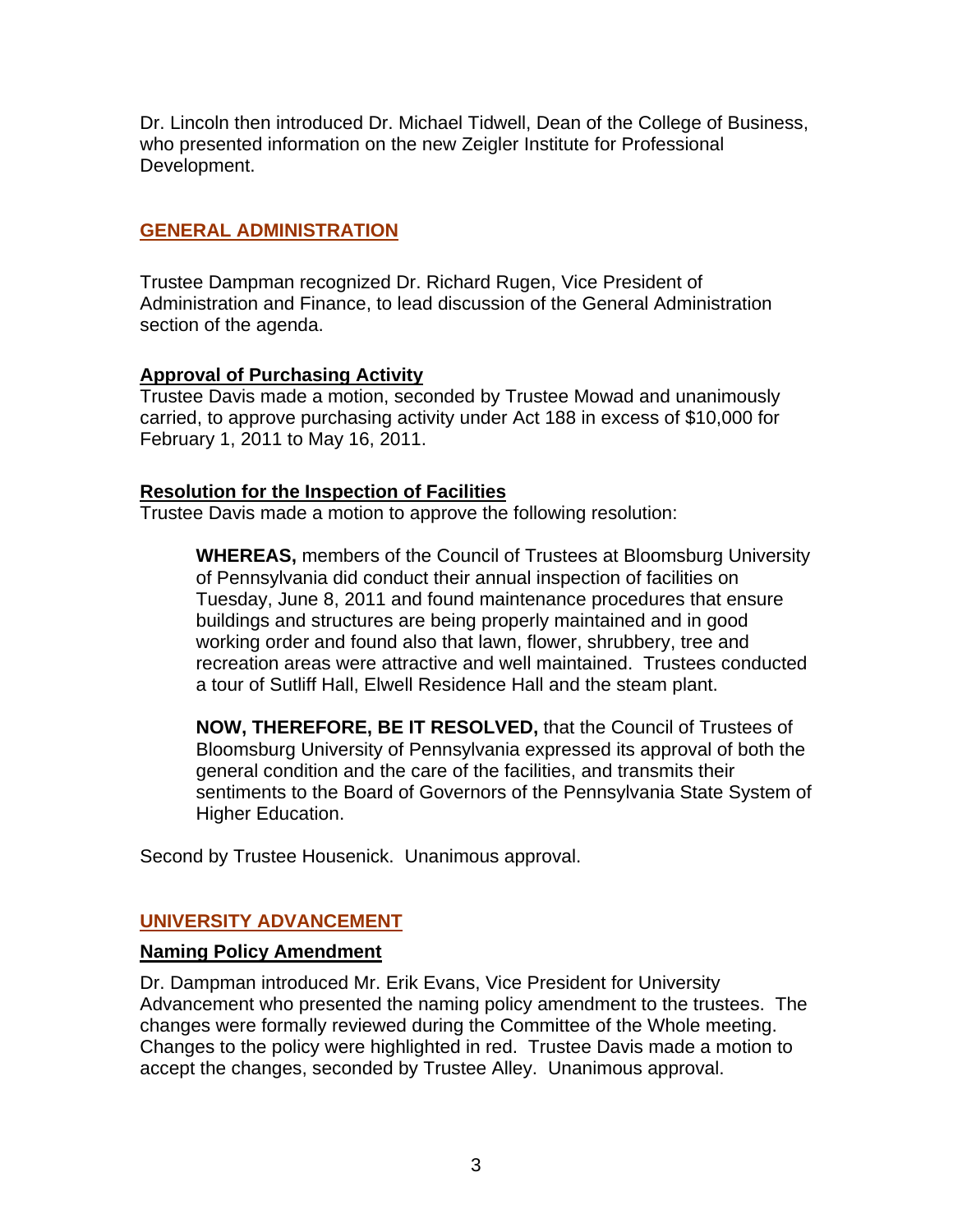# **OTHER BUSINESS**

## **Nominating Committee**

Trustee Dampman called upon Trustee Alley to present the committee's recommendation for Secretary for the remainder of the 2011-2012 fiscal year. Trustee Alley made a motion to accept the following:

Mr. Patrick Wilson – Secretary

Second by Trustee Davis.

Abstaining: Trustee Wilson

Motion approved.

## **Eric Milner Certificate of Appreciation**

Trustee Davis made a motion to approve the following certificate of appreciation for Mr. Eric Milner:

The Trustees of Bloomsburg University convey their profound gratitude and thanks to Eric Milner for his 10 years of service as Assistant Vice President for Facilities.

Throughout his tenure, Mr. Milner played a key role in transforming the physical plant of Bloomsburg University as older buildings were renovated and new facilities constructed to accommodate the needs of students, faculty and staff. His attention to detail, sound business judgment and understanding of budgetary and time constraints have allowed Bloomsburg University to enjoy a beautiful campus where all who work or visit can take pride.

Be it resolved, that this Certificate of Appreciation is made part of the official minutes of the Council of Trustees of Bloomsburg University and that a copy is presented to Mr. Eric Milner.

Seconded by Trustee Mowad. Unanimous approval.

#### **Adjournment**

With no other items to be presented to the Council, and on a motion made by Trustee Davis, second by Trustee Mowad, and unanimously approved, Trustee Dampman adjourned the meeting at 12:15 p.m.

\_\_\_\_\_\_\_\_\_\_\_\_\_\_\_\_\_\_\_\_\_\_\_\_ \_\_\_\_\_\_\_\_\_\_\_\_\_\_\_\_\_\_\_\_\_\_\_\_\_\_\_

Patrick Wilson Jennifer D. Williams Secretary **Administrative Assistant**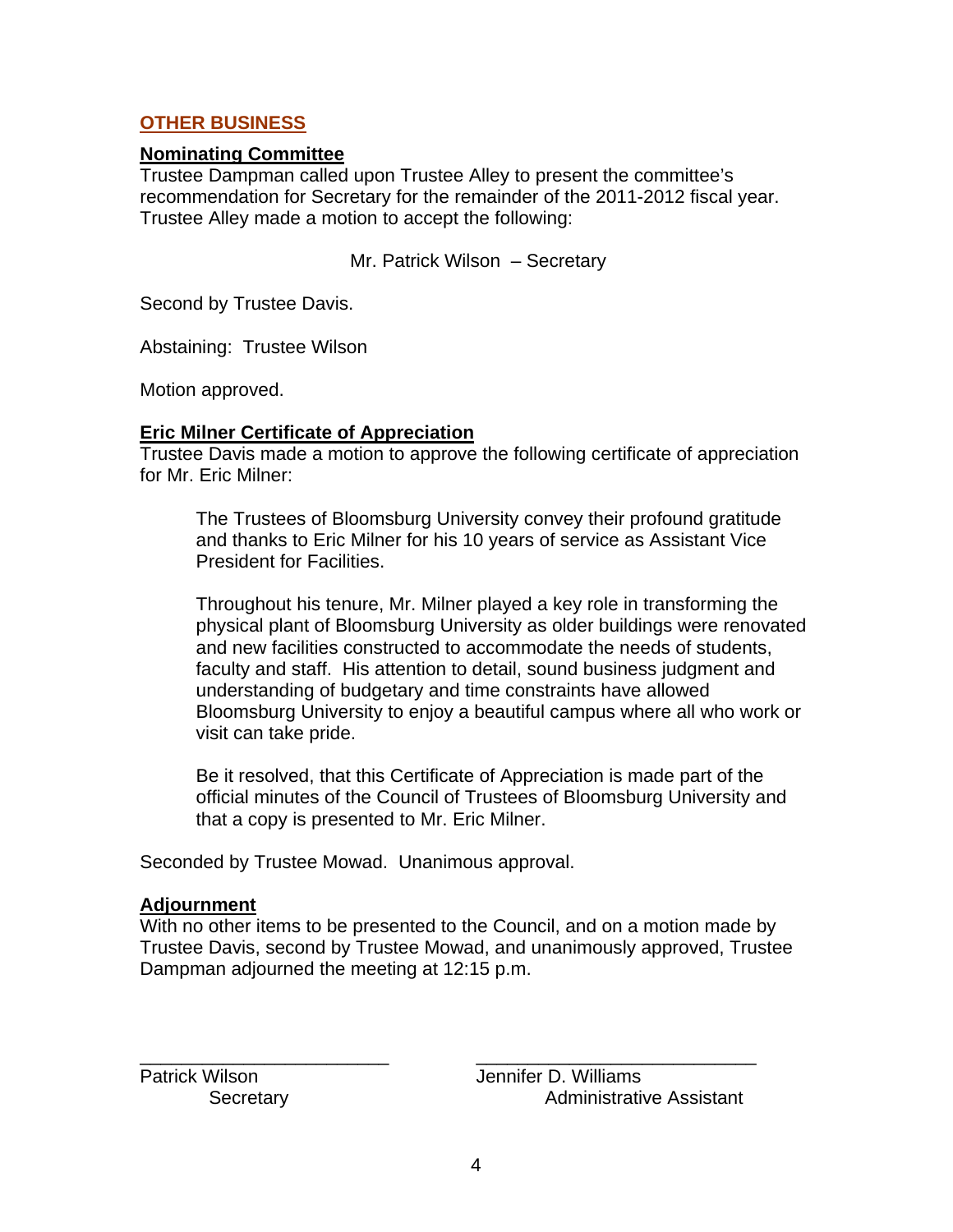# BLOOMSBURG UNIVERSITY OF PENNSYLVANIA Bloomsburg, PA 17815

# **PRESIDENT'S REPORT TO THE BLOOMSBURG UNIVERSITY COUNCIL OF TRUSTEES**

### **June 8, 2011**

Here is a summary of what our divisions have accomplished since we met in February.

 Our two undergraduate commencement ceremonies were held on the Academic Quad on Saturday, May 7. A total of 1,122 seniors took part in the ceremonies. The unstable weather in the afternoon required us to delay the start of commencement and then to adjust the order of the ceremony so that we could award the graduates their degrees individually rather than en mass. We also shifted the order of various speakers and we managed to include all the key components of the ceremony.

Dr. Eduardo Ochoa, U.S. assistant secretary for postsecondary education, spoke at both morning and afternoon ceremonies. He serves as the secretary's chief adviser on higher-education issues and administers more than 60 programs, totaling nearly \$3 billion annually. Dr. Ochoa and I were faculty members and department chairs together at Cal State Los Angeles in the 1980s.

Eight doctor of audiology degrees and 147 master's degrees were conferred during graduate commencement on Friday evening in Haas Center for the Arts, Mitrani Hall.

We started 'web-streaming' the ceremonies with the May 2010 commencement. Our technology provides statistics of viewership including location and times.

The morning ceremony had 650 viewers, up from 400 in May of 2010 and the afternoon ceremony had 452, up from 228 viewers last May. In addition to the more local/regional viewers, we learned we had viewers from 20 states, including Washington, D.C. and internationally from Russia, Croatia, Denmark and the United Kingdom.

We have had a number of key university positions filled recently.

After consultation with the Chancellor's Office and our local APSCUF leadership, I appointed Dr. Ira Blake as Bloomsburg University's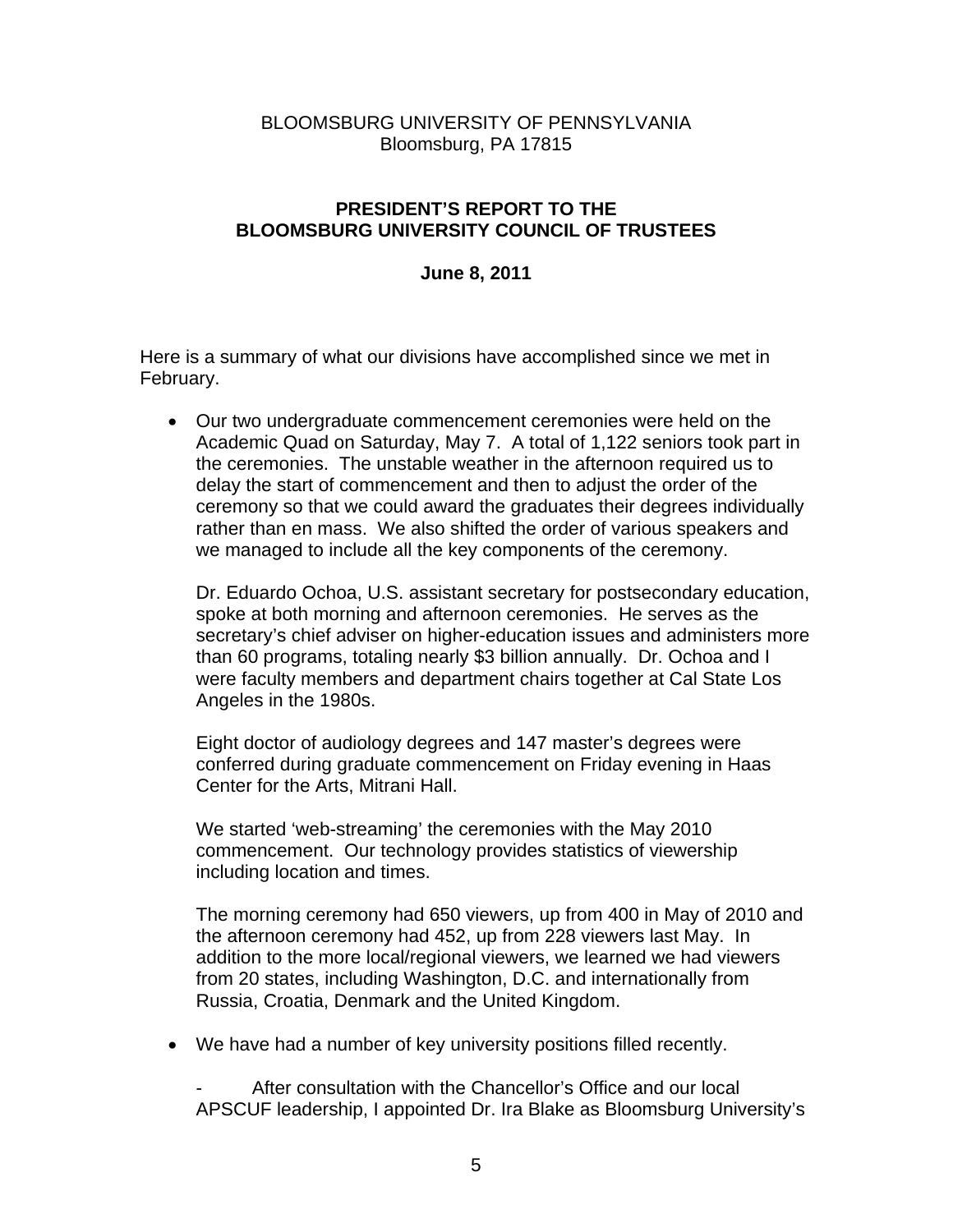provost and senior vice president for Academic Affairs. Dr. Blake served as interim provost since August of 2009. Prior to her joining us, she served with PASSHE as associate vice chancellor of academic and students affairs, assistant vice chancellor of academic and student affairs and executive intern in the Chancellor's office. Dr. Blake earned a bachelor's degree from The George Washington University, master's degree from San Francisco State University and a doctoral degree from Columbia University.

Next month, Dr. Dione Somerville will join us as vice president for Student Affairs. Currently, she is dean of students at Iowa State University and prior to that was director of enrollment services/registrar at Lorain County Community College in Ohio. She earned a bachelor's degree from Ohio Northern University, master's degree from Bowling Green State University and doctoral degree from the University of Pennsylvania.

I want to thank Dr. Jeff Long for serving as the interim Vice President for Student Affairs since the death of Dr. Preston Herring in 2009. His leadership and positive relationships with many students, faculty, staff and alumni have allowed us to continue to move forward in the Student Affairs area during this transition. I look forward to working with Jeff on future initiatives related to our students' lives outside of the classroom.

Also joining us next month is our new Dean of the College of Liberal Arts, Dr. James Brown. Dr. Brown is a familiar face as he served as interim dean of the College of Liberal Arts before becoming leaving BU to become dean of Arts and Sciences and professor of English at Mansfield University. He also headed BU's teacher education unit from 2008 to 2009, coordinating the National Council for Accreditation of Teacher Education (NCATE) reaccreditation efforts. Earlier in his career, Brown was a professor of English at Charleston Southern University, where he also directed the honors program. He earned a bachelor's degree from Slippery Rock University and master's and doctoral degrees from Ohio State University.

Thank you to Dr. Julie Kontos for her leadership during the past two years as the College's interim dean. Our students have benefitted from her perspective and the direction she provided.

Eric Ness, our new Assistant Vice President for Facilities Management, began his duties on Monday. He has been in facilities management for 25 years with the last 15 years at various educational institutions including Suffolk University in Boston, Babson College, the University of Massachusetts at Amherst and most recently at Springfield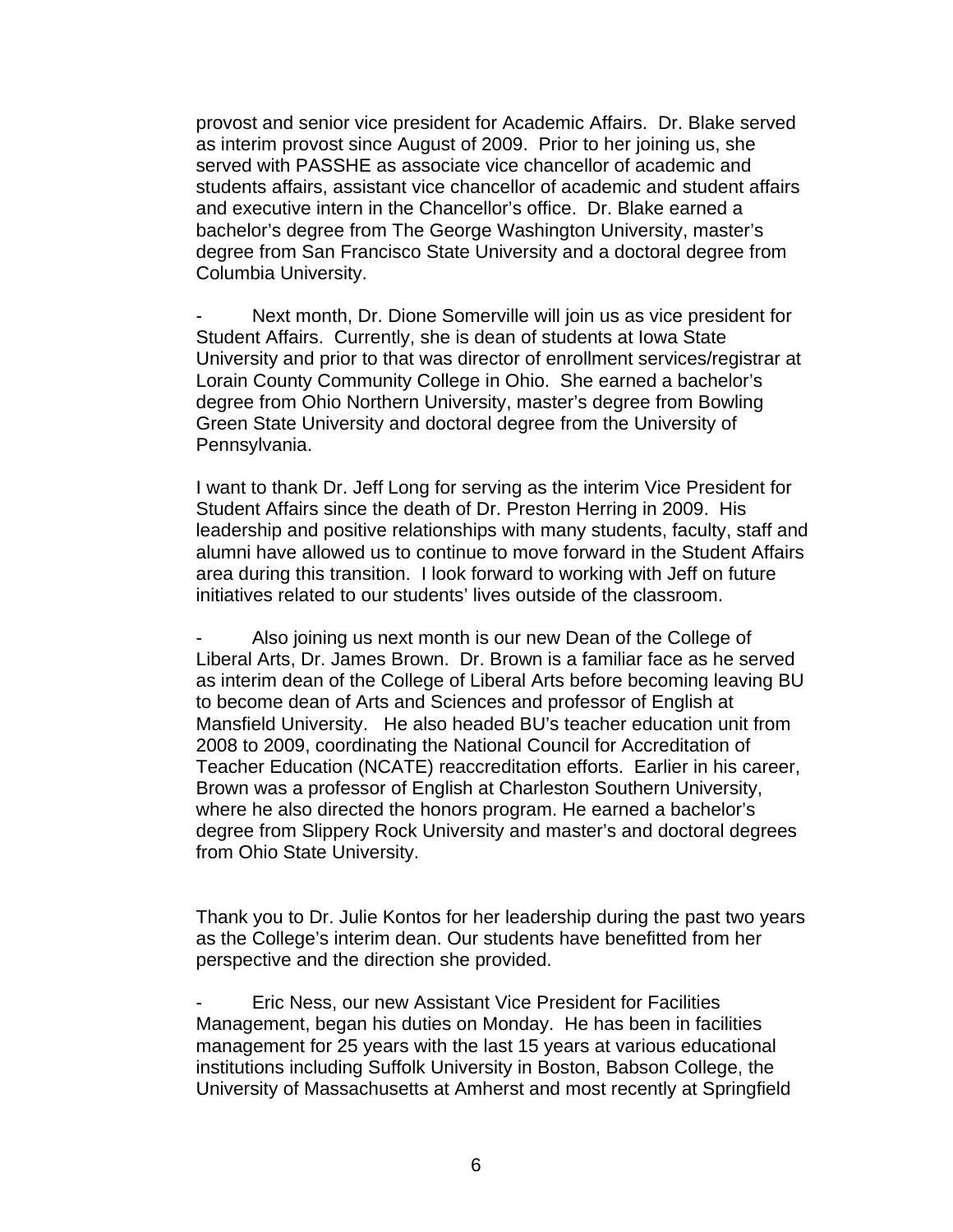Technical Community College in Massachusetts. Eric received his bachelor degree in civil engineering from the U.S. Coast Guard Academy and his master's in business administration from Boston University.

- We have successfully completed the transition over to the new integrated student information system (ISIS). A large team of very dedicated Bloomsburg University employees, led by Wayne Mohr, worked long hours for close to1 ½ years to implement the three-phase plan. The Admissions, Registrar's and Financial Aid Departments will, as well as faculty and students, are key users of ISIS.
- Professor Sam Slike, Coordinator of the Education of the Deaf & Hard of Hearing Program led a four-member team to win the platinum award for distance education during the IMS Global Learning Consortium. Dr. Joneen Lowman, assistant professor of Speech Pathology, was also a member of the team. The team's innovation used Wimba, real time instructional software, in order to deliver online courses in the education of the deaf/hard of hearing and speech pathology. Thirty teams from 15 countries competed, with four teams receiving platinum. Dr. Slike and his team earned the most points to place first at the highest ranked platinum level.
- The Department of Audiology and Speech Pathology, chaired by Dr. Richard Angelo, was awarded \$550,000 to provide speech and hearing services to the Southern School District in Catawissa, PA.
- Professor John Olivo, Chairperson of the Department of Business Education and Information and Technology Management was recently elected as President of National Business Education Association (NBEA). The NBEA is "the nation's leading professional organization devoted exclusively to serving individuals and groups engaged in instruction, administration, research, and dissemination of information for and about business.
- Our students told us throughout the last year that they needed more study space in the Andruss Library. We significantly redesigned the first floor of the library to provide students with an additional 10,000 square feet of open study space and increased the total number of group study spaces (at no cost).
- Bloomsburg University will serve as one of three educational partners, along with Bucknell and Susquehanna Universities, in an Innovation Grant program funded by PA. Department of Community and Economic Development (DCED). The Innovation Grant will further develop and institutionalize their partnership in the Greater Susquehanna Keystone Innovation Zone (GSKIZ) to strengthen a network for collaborative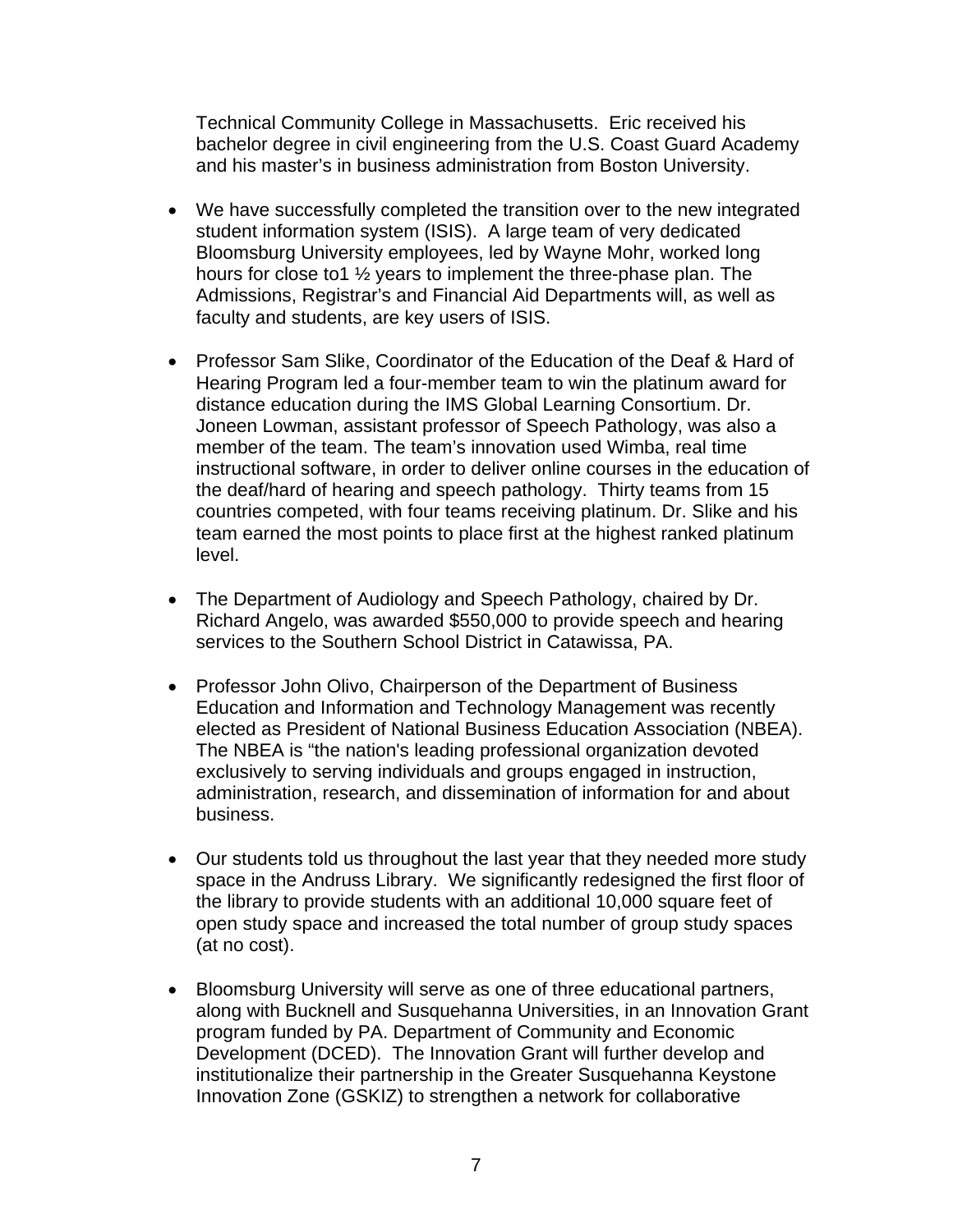entrepreneurial initiatives. Bloomsburg's grant award is \$25,000. Funds will be used to engage students, staff, and faculty with regional entrepreneurs to support consulting fees for research and development opportunities with these businesses that are established within the GSKIZ boundaries.

 Our Advancement Division has had a number of significant accomplishments during the spring semester.

An alumni couple contributed \$1.67 million to the BU Foundation, the largest philanthropic gift in foundation history. Terry Zeigler, president and CEO of Datacap Systems Inc., Chalfont, and his wife, JoAnn Schultz Zeigler, are sponsoring the Zeigler Institute for Professional Development (ZIPD) within BU's College of Business. The institute will focus on professionalism and the interconnectedness of functional business areas.

The foyer of the renovated Sutliff Hall will be known as "Joe Rado" Lobby" in honor of a 1963 BU graduate. Joe Rado, president and CEO of WORLD electronics in Reading, a manufacturer of industrial controls, is supporting the ongoing efforts of the College of Business with a donation of \$250,000 to the Bloomsburg University Foundation. Sutliff Hall, home to BU's College of Business.

An anonymous \$100,000 gift to the Bloomsburg University Foundation will further international education and the mission of the Global Awareness Society International (GASI), based at BU. GASI, a non-profit academic and professional organization, promotes peace by fostering understanding and mutual respect through multicultural and global education. The anonymous gift establishes the Dr. and Mrs. Chang Shub Roh and Family Global Awareness Scholarship Fund.

The Bloomsburg University Foundation has announced "First and Goal," a \$2 million scholarship campaign to benefit the football program at Bloomsburg University of Pennsylvania. A leadership gift of \$500,000 from Jahri Evans, former All-American and current NFL All-Pro has helped the campaign reach two-thirds of its goal. At the campaign's conclusion in spring 2012, the field at Redman Stadium will be named in honor of Head Coach Danny Hale.

- International students, working through the SOLVE and Residence Life offices, raised more than \$910 to assist Japanese citizens suffering from the effects of an earthquake, tsunami and nuclear power accident.
- A senior geology and planetary geoscience major presented his research, "Integration of Quickbird Satellite Imagery and GIS to Map Subzones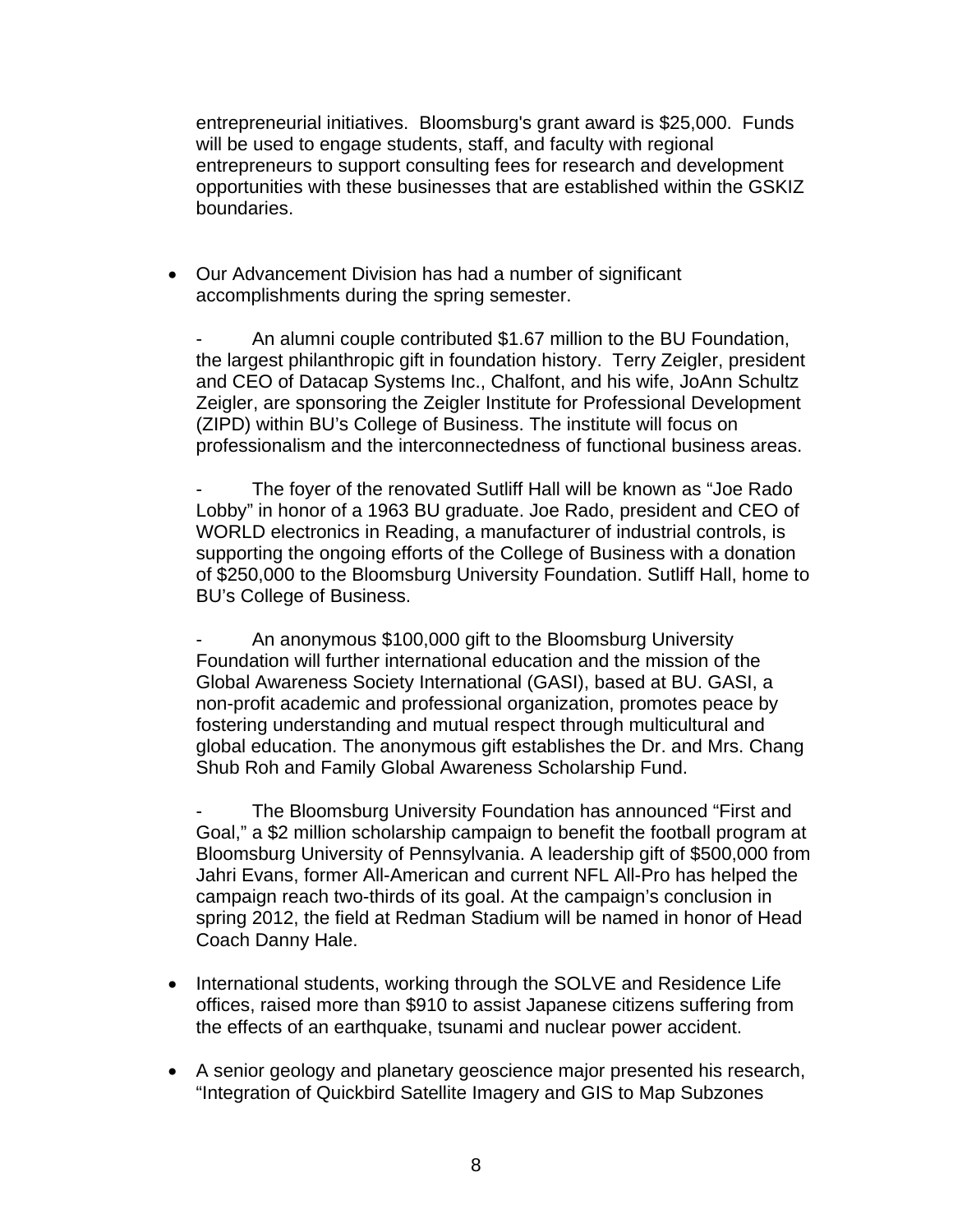within a Salt Marsh near Wallops Island, Va.," in Washington, D.C., in April. Research by Brian Culp, a resident of Danville, was among 74 presentations chosen from more than 700 reviewed for the Council of Undergraduate Research "Posters on the Hill" event. BU faculty members Cynthia Venn and Michael Shepard of the geography and geosciences department were co-authors of Culp's research.

- Tiffany LeFevre was featured in June on AASCU's website for the "First Generations Voices Project." BU has had one student featured each quarter. Tiffany graduated in May with a bachelor's degree in elementary education/special education.
- The second annual Big Event, sponsored and coordinated by CGA, was held on Saturday, April 9. More than 900 students representing over 60 student organizations participated in the community service event. The students performed community services such as cleaning and repairs to local businesses, churches, personal homes, the Women's Center, YMCA, schools and the town park. Fourteen local businesses donated food, equipment and materials for the day.
- *Bloomsburg: The University Magazine* was a gold winner for the 24th Annual International MERCURY Awards competition honoring excellence in public relations. More than 750 entries were received from 21 countries and judged by more than 130 industry leaders worldwide. Winners were decided on how effectively material met stated objectives, how well material was communicated to designated audience, use of imaginative and original solutions and overall expression of message.
- Bloomsburg University held its semi-annual "Trash to Treasure" event in early May to support the Columbia County United Way. I'm proud to report that donations totaled \$7,464.
- We recognized several retired staff and faculty this morning and since the president officially grants faculty emeriti status, I want to mention in this report those who have been awarded that distinction by me. Congratulations to Dr. Joseph Battaglia, Dr. Walter Brasch and Dr. Barry Jackson.

My congratulations also go to those who were granted non-instructional emeriti status; Rose Andreas and Elizabeth Pursel.

• It is my pleasure to report that 21 faculty earned promotions effective the fall semester of 2011; 4 from Instructor to Assistant Professor, 11 from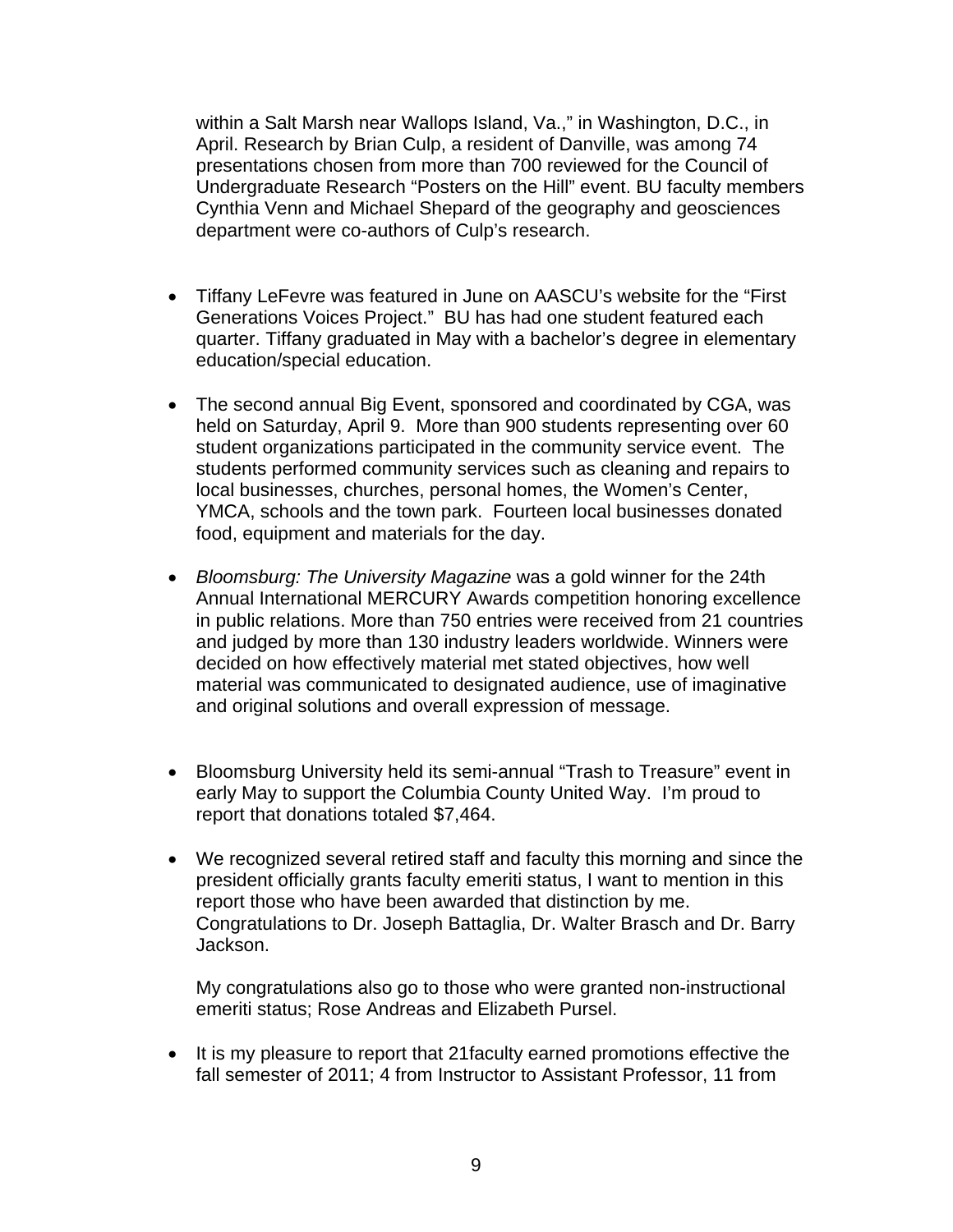Assistant Professor to Associate Professor and 6 from Associate Professor to Full Professor. Additionally, 21faculty received tenure.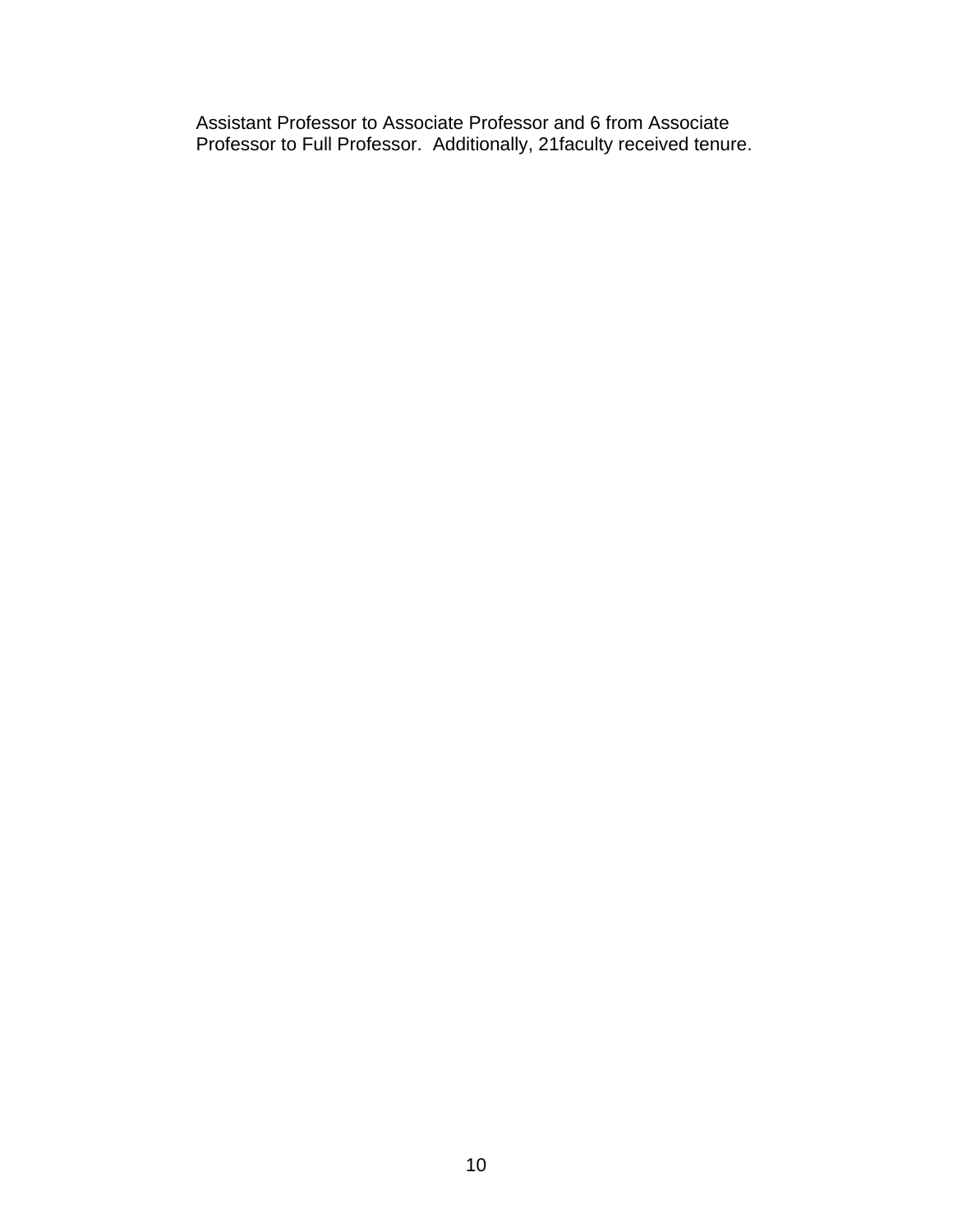# **COUNCIL OF TRUSTEES QUARTERLY MEETING MINUTES August 31, 2011**

The Bloomsburg University Council of Trustees met in the Assembly Room of Montys at 10:30 a.m. Those in attendance:

#### **Present:**

Dr. Robert Dampman, Chair Mrs. Ramona Alley Mr. Marcus Fuller Mr. LaRoy Davis Mr. Charles Housenick, Vice Chair Dr. Joseph Mowad Ms. Nancy Vasta Mr. Patrick Wilson, Secretary

#### **Absent:**

Ms. Nancy Vasta Mr. David Klingerman

#### **University Personnel**

Dr. David Soltz, President Dr. Ira Blake, Provost and Senior Vice President for Academic Affairs Dr. Dione Somerville, Vice President for Student Affairs Dr. Richard Rugen, Vice President for Administration and Finance Mr. Erik Evans, Vice President for University Advancement Ms. Brenda Cromley, Executive Assistant to the President Ms. Jennifer Williams, Administrative Assistant, President's Office

#### **Council of Trustees Advisors**

Dr. Stephen Kokoska, President, APSCUF Mr. Shawn Makar, President, AFSCME (not present) Ms. Gretchen Osterman, Bloomsburg Chapter of SCUPA Mr. David Abrams, President, CGA Mr. David Stover, University Counsel (not present)

#### **Pledge of Allegiance**

In accord with House Resolution Number 32, Trustee Dampman requested everyone stand for the Pledge of Allegiance to the American Flag.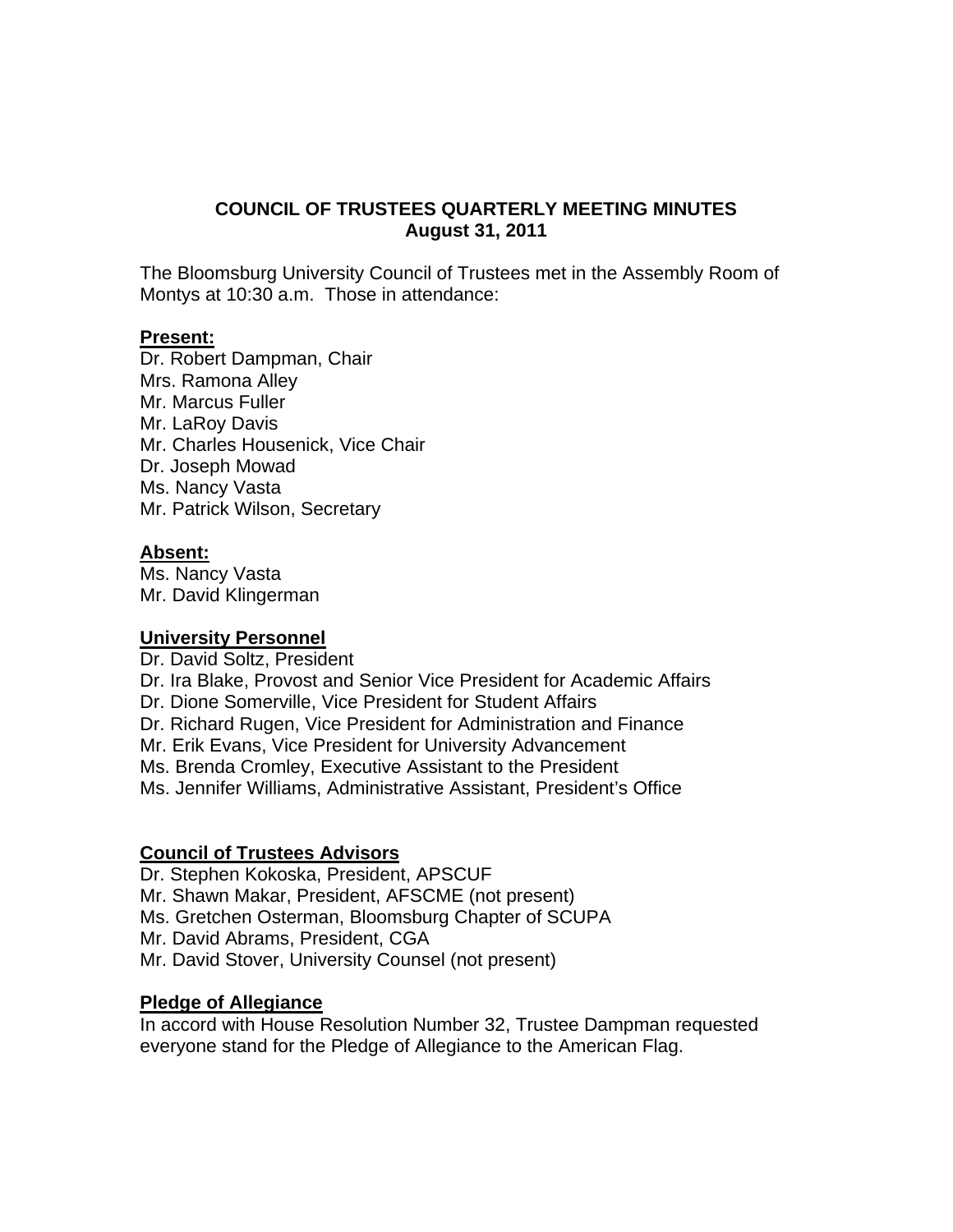# **Call to Order**

Trustee Dampman, Chair of the Council of Trustees, called the meeting to order and welcomed all those in attendance. He introduced the newest student representative and trustee recently appointed by Governor Rendell: Mr. Marcus Fuller.

# **Minutes of the Council of Trustees**

A motion was made by Trustee Mowad, seconded by Trustee Davis, and unanimously carried that the June 8, 2011 minutes be approved.

# **NEW BUSINESS**

# **Introductions**

Trustee Dampman introduced those in the audience who were either nominated or granted Emeritus status: Dr. Christine Alichnie, Mr. James Appelman, and Mr. Charles Marks. Individuals spoke on behalf of their respective departments to express reasons for nominating the individuals.

Trustee Dampman recognized those individuals serving on the Advisory panel: Mr. Shawn Maker (not present), Ms. Gretchen Osterman, Dr. Stephen Kokoska, Mr. David Abrams, and Mr. David Stover (not present).

# **PRESIDENT**

# <sup>U</sup>**Contributions to the Town of Bloomsburg**

Trustee Alley made a motion to approve the Bloomsburg University contribution of \$25,000 toward the purchase of the ladder fire truck. This is the eighth of eight annual payments. Seconded by Trustee Davis. Unanimous approval.

# **Non Instructional Emeritus**

On a motion by Trustee Alley, seconded by Trustee Housenick, Non Instructional Emeritus status was unanimously approved for Mr. James Appelman and Mr. Charles Marks.

# **President's Report**

President Soltz reviewed his President's Report with the Trustees. A copy of the report will be appended to the minutes.

# **ACADEMIC AFFAIRS**

Trustee Dampman called on Dr. Ira Blake, Provost and Senior Vice President of Academic Affairs, to lead discussion on the Academic Affairs section of the agenda.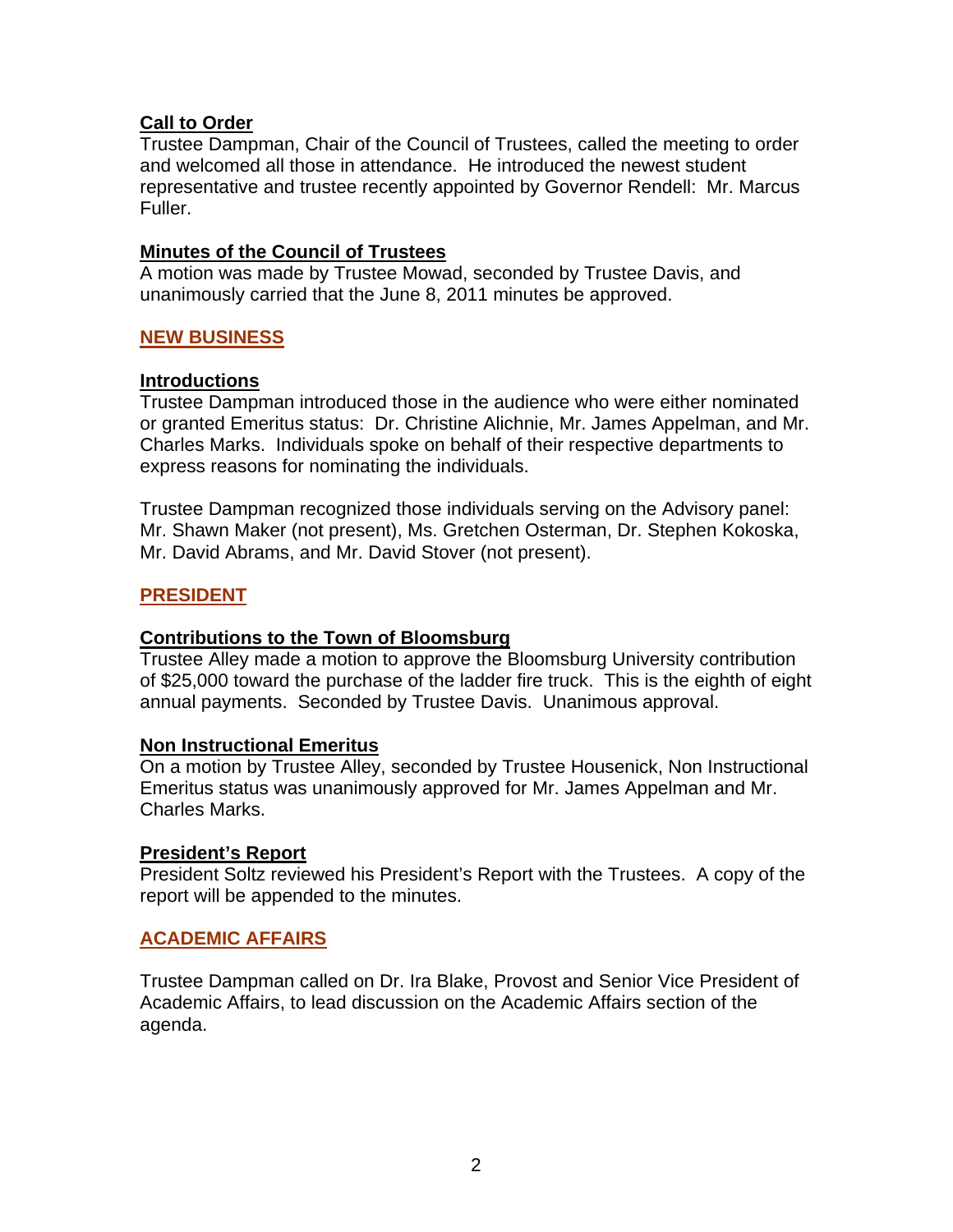# **Continuation of the Husky Research Corporation (HRC) as an affiliated Organization.**

Dr. Blake introduced Dr. Larry Fritz, Assistant Vice President and Dean of Graduate Studies who requested a motion, as required by the Board of Governors, certifying compliance with policy 1985-04-A. Trustee Wilson moved to approve the continuation of the Husky Research Corporation (HRC) as an affiliated organization, seconded by Trustee Alley. Unanimous approval.

# **College of Science and Technology presentation –** *"Undergraduate Research at Bloomsburg University: High Impact Practices that Promote Transformative Learning"*

Dr. Blake introduced Dr. Robert Marande, Dean of the College of Science and Technology, who introduced Dr. John Hranitz, Biological and Allied Health Sciences. Dr. Hranitz reviewed the advantages and benefits of undergraduate research and how undergraduate research supports the university's strategic plan.

# **Summer College Enrollment Update**

Dr. Blake introduced Mr. Tom Fletcher, Director of Corporate and Continuing Education to present the Summer College enrollment update.

Mr. Fletcher reviewed the official enrollment data from 2006-2011 regarding unduplicated headcount and credit hours scheduled. From 2010 to 2011, we saw a decline in enrollment and credit hours.

Mr. Fletcher reviewed the expenses and revenue summary from 2006-2011. Decrease in expenses 2010 to 2011 as well as total revenue. Net revenue was slightly increased from 2010-2011.

# **GENERAL ADMINISTRATION**

Trustee Dampman recognized Dr. Richard Rugen, Vice President of Administration and Finance, to lead discussion of the General Administration section of the agenda.

# **Approval of Purchasing Activity**

Trustee Davis made a motion, seconded by Trustee Wilson and unanimously carried, to approve purchasing activity under Act 188 in excess of \$10,000 for May 17, 2011 to August 8, 2011.

# **End of Year Finance Report**

Trustee Davis introduced Dr. Rugen to discuss the end-of-year finance report. A hard copy of this report was distributed to the trustees prior to the quarterly meeting.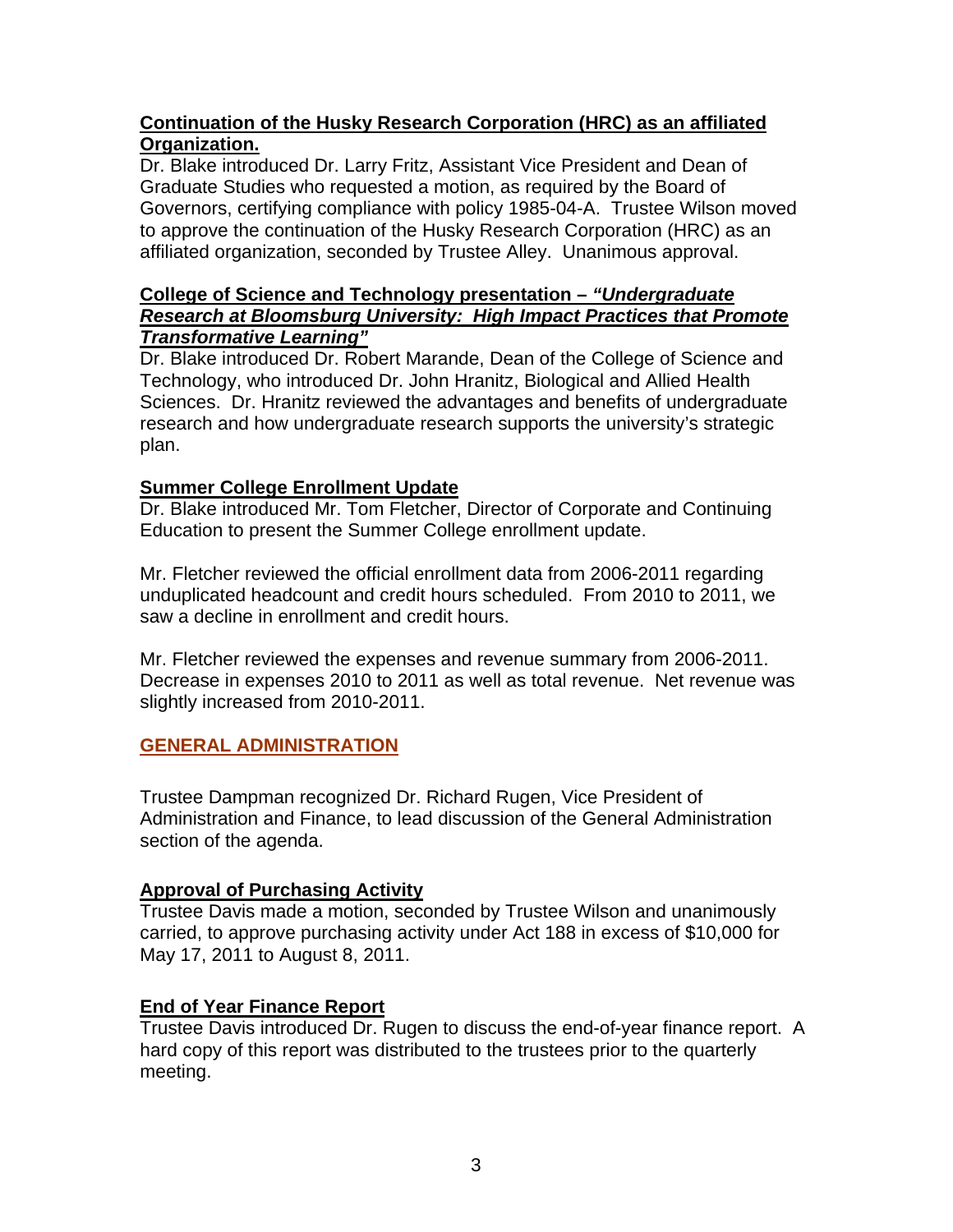# **2011-2012 Budget Update**

Dr. Rugen reviewed the budget summary, annualized FTE Enrollment, and E&G FTE Employees with the trustees.

# **UNIVERSITY ADVANCEMENT**

Trustee Dampman introduced Mr. Erik Evans, Vice President of University Advancement to lead discussion of this section of the agenda.

# **End- of-Year Report**

Mr. Evans introduced Mr. Jerome Dvorak, Director of BU Foundation as copresenter. Mr. Evans reviewed Foundation highlights including:

- Award winning publications and staff
- Expansion of Alumni Regional Networks
- Henry Carver Fund (annual fund)
- Endowment Campaigns
- Largest Gift/Second largest year to date
- Financial Gains
- \$4.5M in overall giving

Mr. Evans reviewed how the Henry Carver Fund dollars are used:

- Student Scholarships and Travel
- Faculty/Student Development
- University Strategic Initiatives for Excellence (\$100,000)

We have surpassed the \$500,000 goal in 2011. Mr. Evan highlighted this year's significant gifts.

Mr. Evans introduced Mr. Dvorak to speak on behalf of the BU Foundation. Mr. Dvorak reviewed the total Foundation assets and the service purchase contract impact.

# **STUDENT AFFAIRS**

# <sup>U</sup>**Fall Enrollment and Housing Update**

Trustee Dampman recognized Dr. Dione Somerville, Vice President of Student Affairs to discuss the information item Fall Enrollment and Housing Update. Dr. Somerville reviewed the Fall 2011 Enrollment Summary of both freshmen and transfer students as well as the Housing Summary.

Trustee Davis requested a periodic housing report from Dr. Dione Somerville.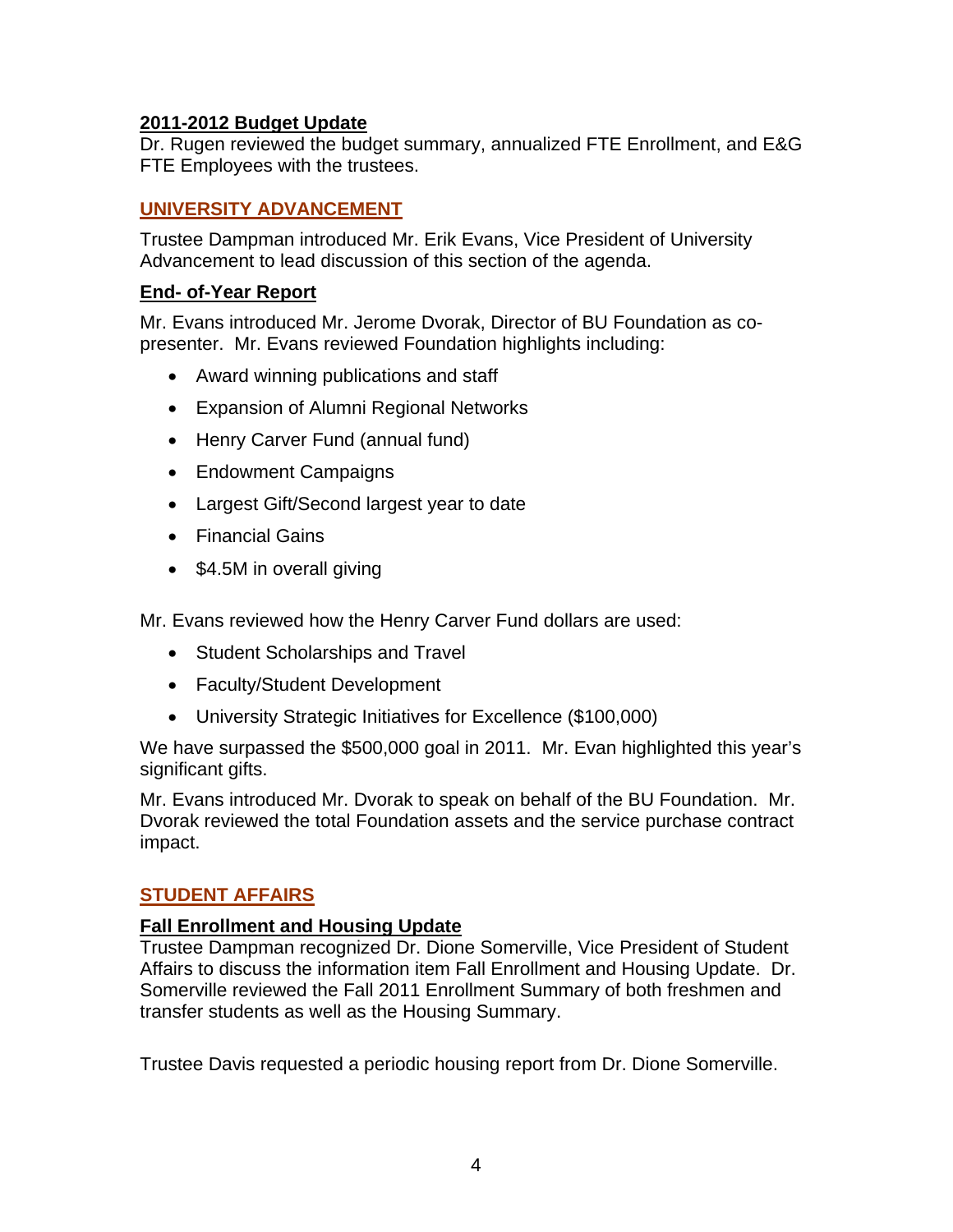# **OTHER BUSINESS**

## **2011-2012 Committee Appointments**

Trustee Dampman called to the attention of the trustees the 2011-2012 committee appointments included in their packets.

# **Adjournment**

With no other items to be presented to the Council, Trustee Dampman adjourned the meeting at 12:07 p.m.

\_\_\_\_\_\_\_\_\_\_\_\_\_\_\_\_\_\_\_\_\_\_\_\_ \_\_\_\_\_\_\_\_\_\_\_\_\_\_\_\_\_\_\_\_\_\_\_\_\_\_\_

Patrick Wilson **Jennifer D. Williams**<br>Secretary **Administrative Assist** Administrative Assistant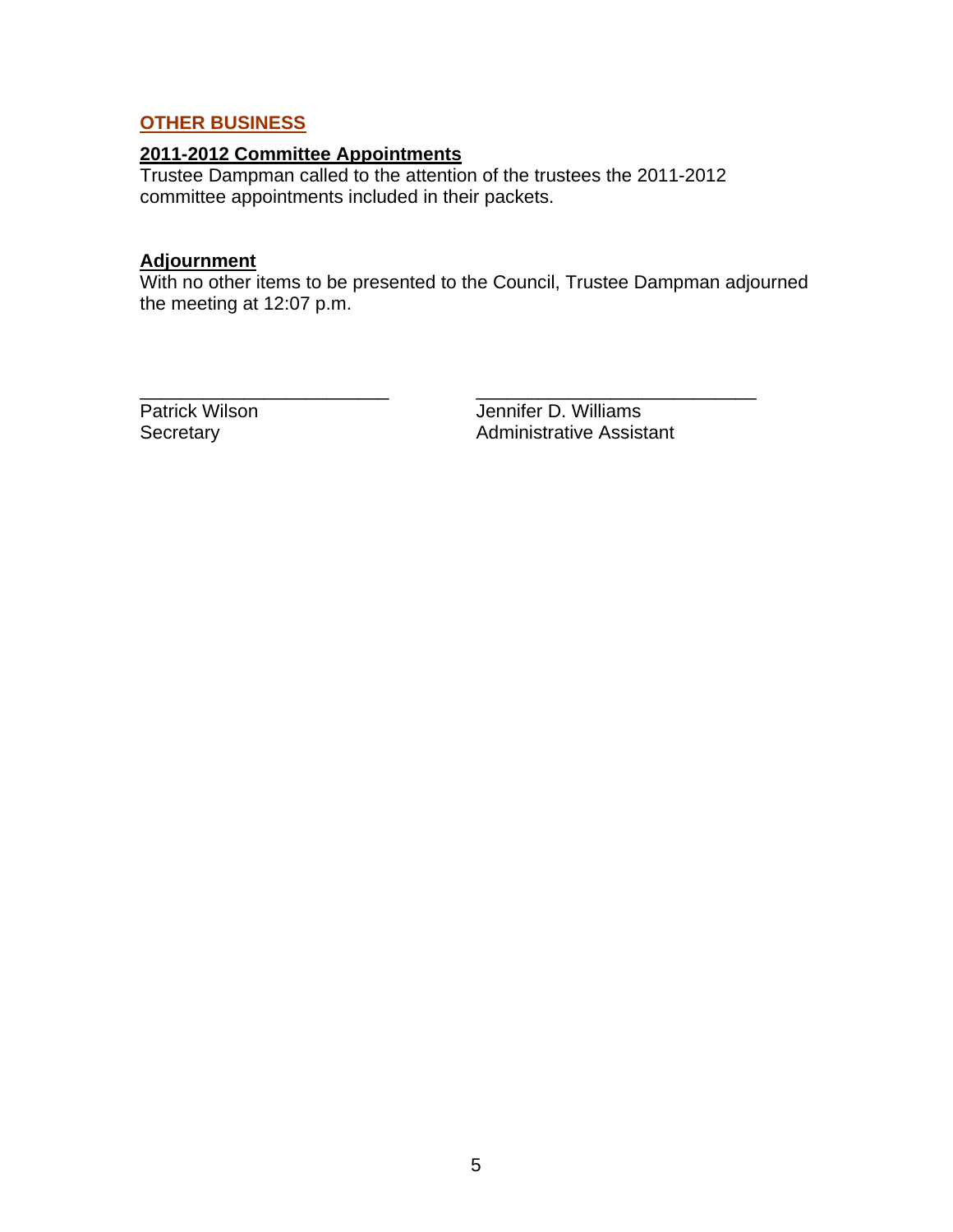# BLOOMSBURG UNIVERSITY OF PENNSYLVANIA Bloomsburg, PA 17815

# **PRESIDENT'S REPORT TO THE BLOOMSBURG UNIVERSITY COUNCIL OF TRUSTEES**

# **August 31, 2011**

- The beginning of a new academic year on a university campus is always full of excitement and anticipation. Last week we have had a very successful start to the semester including new student orientations and our residence hall move-in days went smoothly even with Elwell Hall in the midst of renovations. That project is on schedule with half of the east wing of Elwell's student rooms and bathrooms completed.
- Last month I mentioned that Dr. Dione Somerville had accepted the position as our new Vice President for Student Affairs. She joined us in late July and has been getting to know her staff, the campus and immersing herself learning about the many diverse functions of Student Affairs at Bloomsburg University. As a reminder, Dr. Somerville came to us from Iowa State University where she was dean of students. She earned a bachelor's degree from Ohio Northern University, master's degree from Bowling Green State University and doctoral degree from the University of Pennsylvania.
- Dr. James Brown has rejoined the Bloomsburg University administration as Dean of the College of Liberal Arts. Dr. Brown served as interim dean of the College of Liberal Arts before leaving BU to become dean of Arts and Sciences and professor of English at Mansfield University. He earned a bachelor's degree from Slippery Rock University and master's and doctoral degrees from Ohio State University.
- In July we welcomed our new director of purchasing and operation, Jeff Mandel. Before coming to Bloomsburg, Mr. Mandel served in several roles at the Commonwealth of PA Department of General Services, Bureau of Procurement; including his most recent role as chief procurement officer. Preceding his public sector experience was nearly 17 years of extensive supply chain and purchasing work across several manufacturing companies in private industry. Mr. Mandel holds a BS in Business Administration and an MBA as well as professional certifications in purchasing, production and inventory control.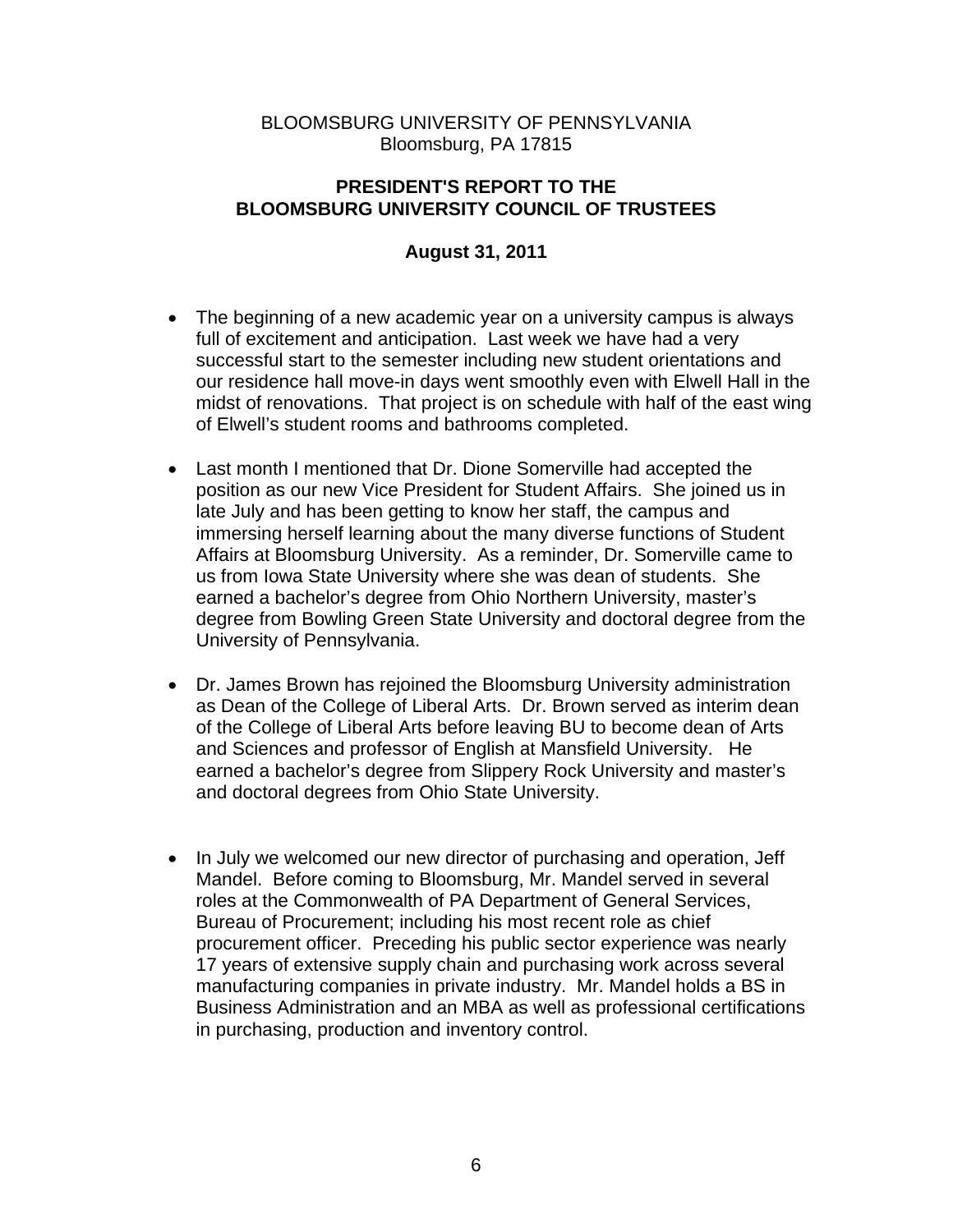- We are welcoming 5 new permanent full-time faculty to the campus this semester including the new Athletic Director, Mike McFarland. Mike started work last week and comes to BU after six years as Bucknell University's associate athletic director for facilities and event operations. Prior to Bucknell, Mr. McFarland was the Patriot League's associate executive director for five years.
- Approximately 2,410 new students (freshmen and transfers) joined us for the fall semester. The total undergraduate students for fall semester are 9,270; the total graduate students for fall semester are 875 for a grand total of 10,145. That is 55 students more than fall 2010. These are preliminary data that will change only slightly by the  $15<sup>th</sup>$  day freeze of enrollment data.
- In consultation with APSCUF leadership, the university has established a program which provides for the position of Assistant Dean in all four colleges. These positions will be filled by BU tenured faculty members on temporary administrative assignment for two-year terms. This arrangement provides the university with the administrative services of some of our excellent faculty members and provides the faculty with an important professional development opportunity.

Three of the four Assistant Deans have been identified.

- College of Business: Dr. Dennis Gehris Dr. Gehris has worked at Bloomsburg University for 26 years. He served as Assistant to the Dean during the 2010-11 academic year and prior to that served as Interim Dean for the academic years of 2005-06 and 2008- 10. He received his Bachelor of Science and Master's degree from Rider University and Doctorate of Education from Temple University.

College of Education: Dr. James Krause Dr. Krause has 15 years of service at Bloomsburg University. Most recently he served as the graduate program coordinator and the Department of Exceptionality chair from 2006-2011. Dr. Krause is an alumnus, receiving his B.S. and Master's from Bloomsburg University in special education. He received his Doctorate of Education from Temple University.

College of Science and Technology: Dr. John Polhill Dr. Polhill has worked at Bloomsburg University for twelve years. Since 2009, he has been the director of the Math and Science Center and has chaired multiple university and departmental committees. He received his Bachelor of Science degree from the University of Richmond. Both his Master's and PhD. are from the University of Virginia.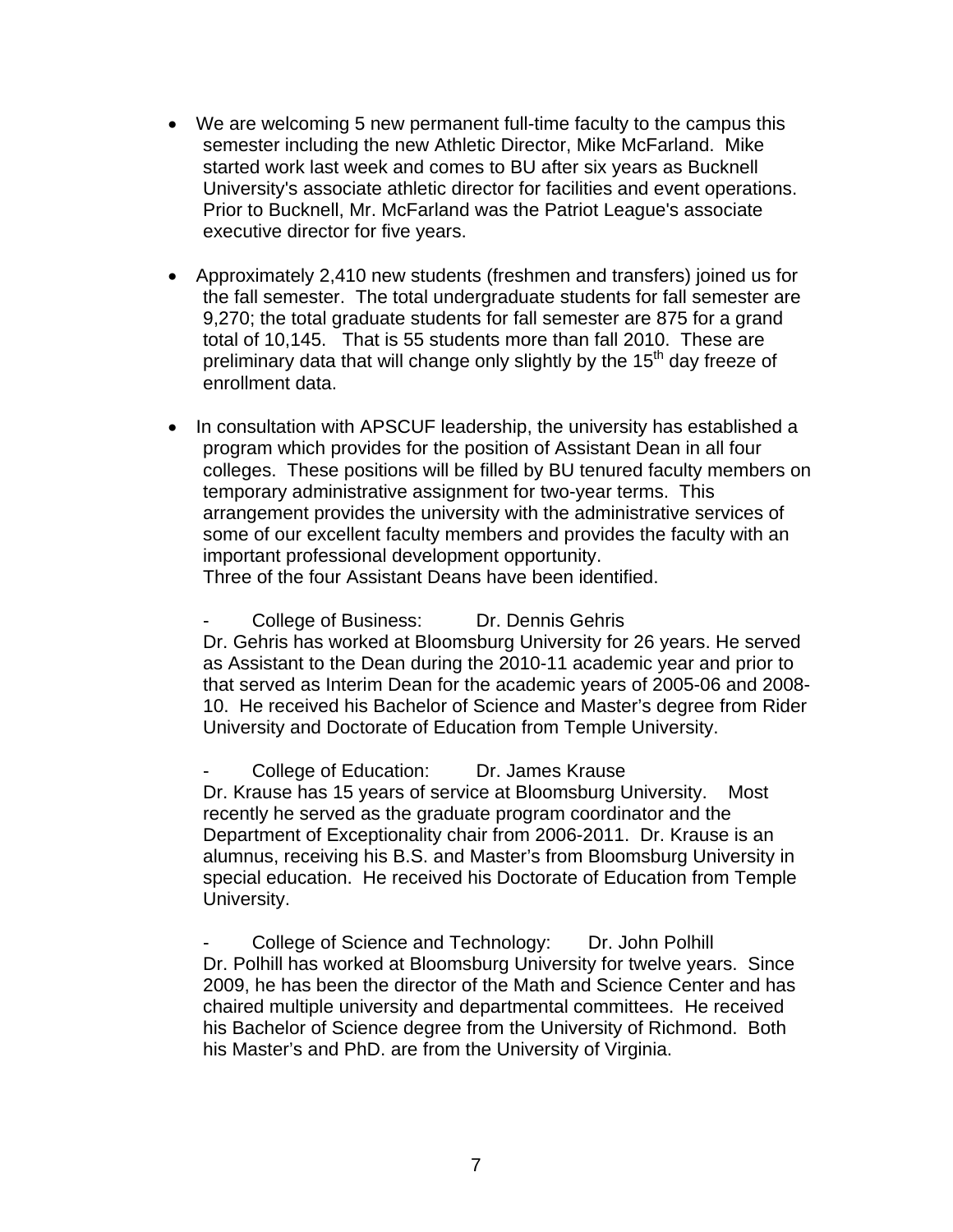• I had the unique opportunity to spend ten days in Cameroon with twentytwo BU students and two faculty members, Dr. Ekema Agbaw and Dr. David Walker. They were leading a five-week program in collaboration with the University of Buea. Students took one course taught by Dr. Agbaw, 13 of the students took a teaching practicum mentored by Dr. Walker and worked in both public and private elementary schools, and the remainder of each student's 6-9 credits were in courses taught by University of Buea faculty. Students engaged in a wide range of cocurricular and cultural experiences in Cameroon and visited Ethiopia for several days on their way home.

Three faculty members from the Instructional Technology department also came to the University of Buea for a week to present seminars on integrated instructional technology to students, faculty and community members.

My counterpart, Vice Chancellor Titanji, and I signed an addendum to our partnership memorandum of understanding to include collaboration in the area of instructional technology and to increase the opportunities for University of Buea students and faculty to come to BU to study and teach. I am in discussion with PASSHE Chancellor Cavanaugh and the Minister of Higher Education in Cameroon about the establishment of a system to system higher education partnership.

 Several faculty and administrators recently received grants, achievement awards or were recognized in their fields of study, including:

Dr. Larry Fritz, Assistant Vice President and Dean of Graduate Studies, was invited to serve on the Master's review committee of the Council of Graduate Schools in Washington, DC. THE CGS's mission is to improve and advance graduate education.

Dr. Michael Pugh, Professor and Chair of the Department of Chemistry and Biochemistry, was presented with the Susquehanna Valley Section of the American Chemical Society Joseph Priestly Service Award. This award recognizes outstanding community involvement and outreach activities.

Dr. Nathaniel (Ned) Greene, professor in the physics and engineering department and Dr. Jeff Brunskill, professor from the geography and geosciences department, were awarded two BU grants for a solar energy project. The first phase of the project will focus on installing an array of photovoltaic panels at Ben Franklin Hall, which should be completed by the end of this semester. The second phase, an educational kiosk that is tied to the solar array, will be installed in 2012.

Dr. Cynthia Venn, associate professor of geography and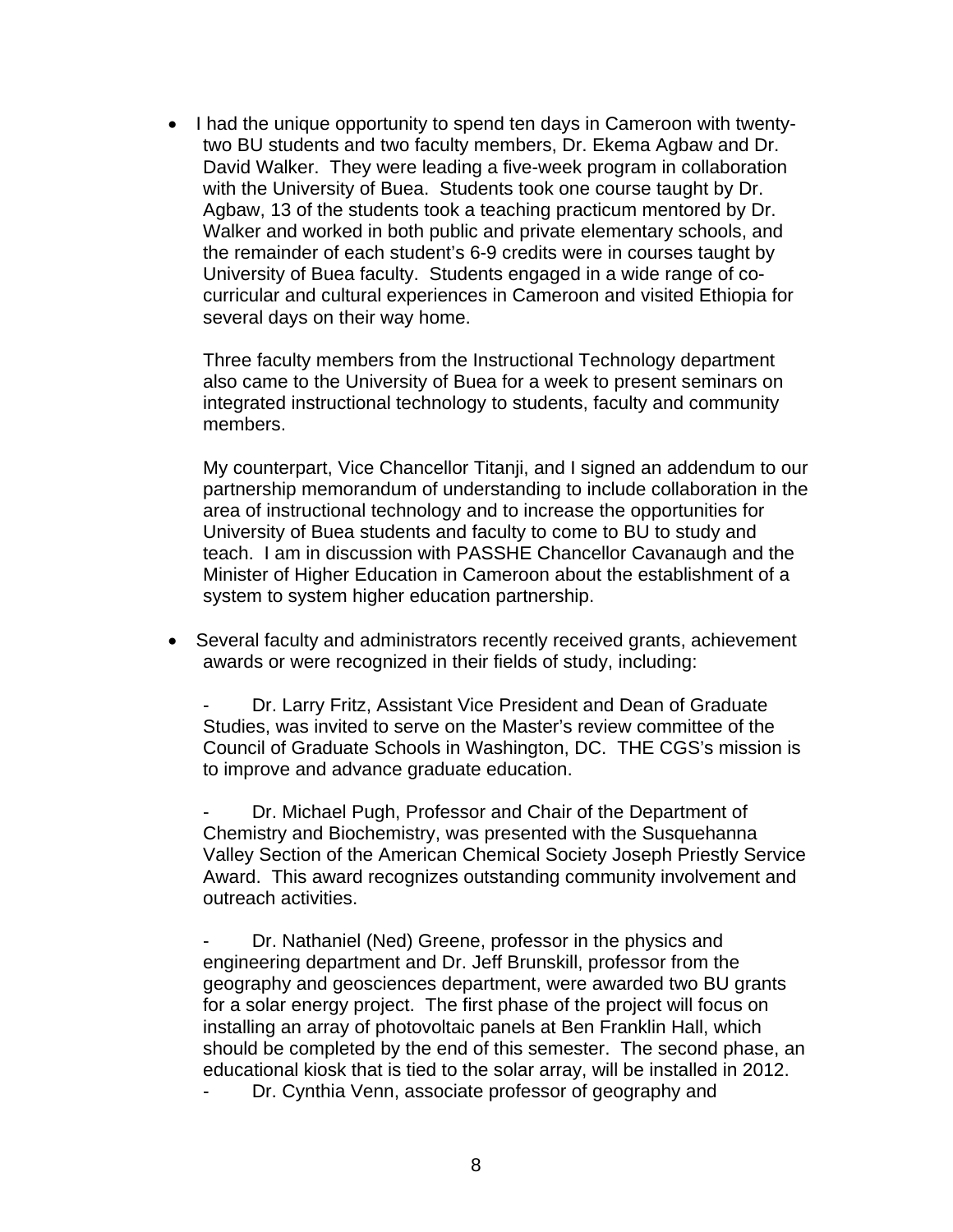geosciences, and Dr. Chris Hallen, professor of chemistry, were awarded a \$27,500 grant to support research on the waters of the Susquehanna River watershed. The grant supports the projects of four summer interns, who are in the field sampling and in the lab analyzing samples.

Tom McGuire, BU's sports information director, won first place in District 2 in the College Sports Information Directors of America annual writing contest. Tom won for his story on Huskies athletic trainers Allen and Roxie Larsen that was featured in the fall 2010 issue of *Bloomsburg: The University Magazine.* 

- Our new Master of Science in Instructional Technology degree program in Application and Management will begin this semester. The program was one of six programs under PASSHE's Professional Science Master's (PSM) initiative that was discussed at a recent Board of Governors meeting. The PSM initiative is designed to address critical workforce needs in the Commonwealth. PSM degrees combine rigorous study in science or mathematics with professional skills-based coursework in business, management, communications, policy and other fields. The programs are designed in close cooperation with employers to ensure they meet their needs.
- Eight audiology doctoral students advised by Dr. Thomas Zalewski gave health hearing screening at the 2011 Special Olympic summer games that were held in June at Penn State. The students and Dr. Zalewski evaluated 120 of the Special Olympic athletes and their families.
- Dr. Darrin Kass, associate professor of management and coordinator of BU's MBA program, was featured as one of the region's top educators in the Northeast Pennsylvania Business Journal's Adult Education Guide. The guide, part of the August issue, included information on a unique aspect of BU's MBA program, known as *Leadership on the Edge*.
- We are implementing the Fresh Start Program and 270 freshmen have signed up to take advantage of this new initiative. The program is targeted at undeclared majors and its intent is to develop necessary firstyear skills through a series of programs offered during the first 8 weeks of the fall semester.
- The Career Development Center works with a job posting site, College Central Network (CCN) which also serves all the PASSHE universities. During the past academic year, 5,032 available jobs were posted for the 14 PASSHE schools. Of those 5,032 jobs close to 1,200 were provided by employers who contacted our Career Development Center and asked to be listed on CCN. The total number of employers registered with the site is 1,830. Some employers, 249 specifically, registered exclusively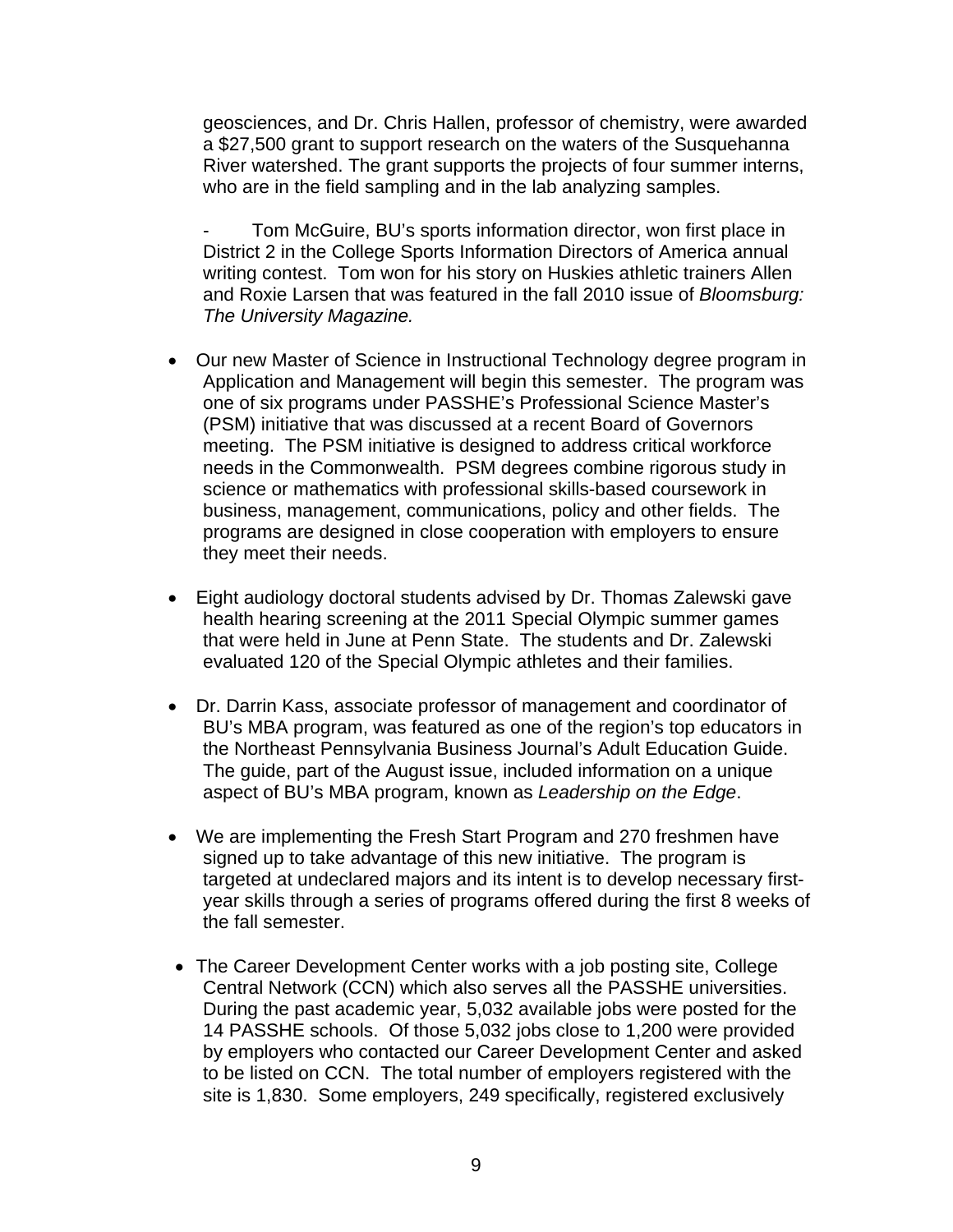with only Bloomsburg University in order to target hiring our students.

- The Career Development Center reports that for the December 2009 and May and August 2011 graduating classes, which total 1508, 1143 graduates reported obtaining a job. That is an 87.9% placement rate, up from 85.5% for the previous year.
- The University Store is expanding the textbook rental program to offer 68 titles for rent for the fall semester. We tested this rental program last spring.

Additionally, the store has added real-time price comparisons for each book through the store website. This feature allows students to compare prices and even click into the competitor's site to purchase if they choose not to purchase from the University Store. While this may impact sales for the University Store, it does address our primary mission which is to serve the students of Bloomsburg University.

• The Bloomsburg University Foundation recently received a commitment for \$125,000 in support of the College of Business. In recognition of their generous commitments, Barbara Hudock, William Selden, and John Braganini will have rooms in Sutliff Hall named in their honor.

The Foundation also received another, smaller grant from the Alcoa Foundation, through their local Kawneer plant supporting math and science summer camps for local middle school students.

- In July, BU partnered with the Town of Bloomsburg, the Columbia-Montour Visitors Bureau, the Bloomsburg Fairgrounds and the Chamber of Commerce in co-hosting the BMW Motorcycle Owners of America's 39<sup>th</sup> annual conference. We hosted more than 1000 BMW riders and vendors at the upper campus apartments for the week, as well as providing breakfasts and dinners at Monty's. I want to thank our Residence Life, Police and Facilities staffs, ARAMARK dining and especially Kathy Kollar-Valovage who coordinated the conference event.
- I'm proud to announce that Bloomsburg University has been honored once again for community service and volunteering efforts. The President's Higher Education Community Service Honor Roll for 2010 recently included BU for achievements during 2009. The award requires colleges and universities to demonstrate the quantity and impact of the service work its students complete. Jean Downing and Tim Pelton from our SOLVE office submitted three large-scale community service projects that showcased students' best efforts in helping the community.

- Empty Bowls Banquet: Annual hunger awareness fundraiser that raises funds for the Bloomsburg Food Cupboard. \$5,000 was raised.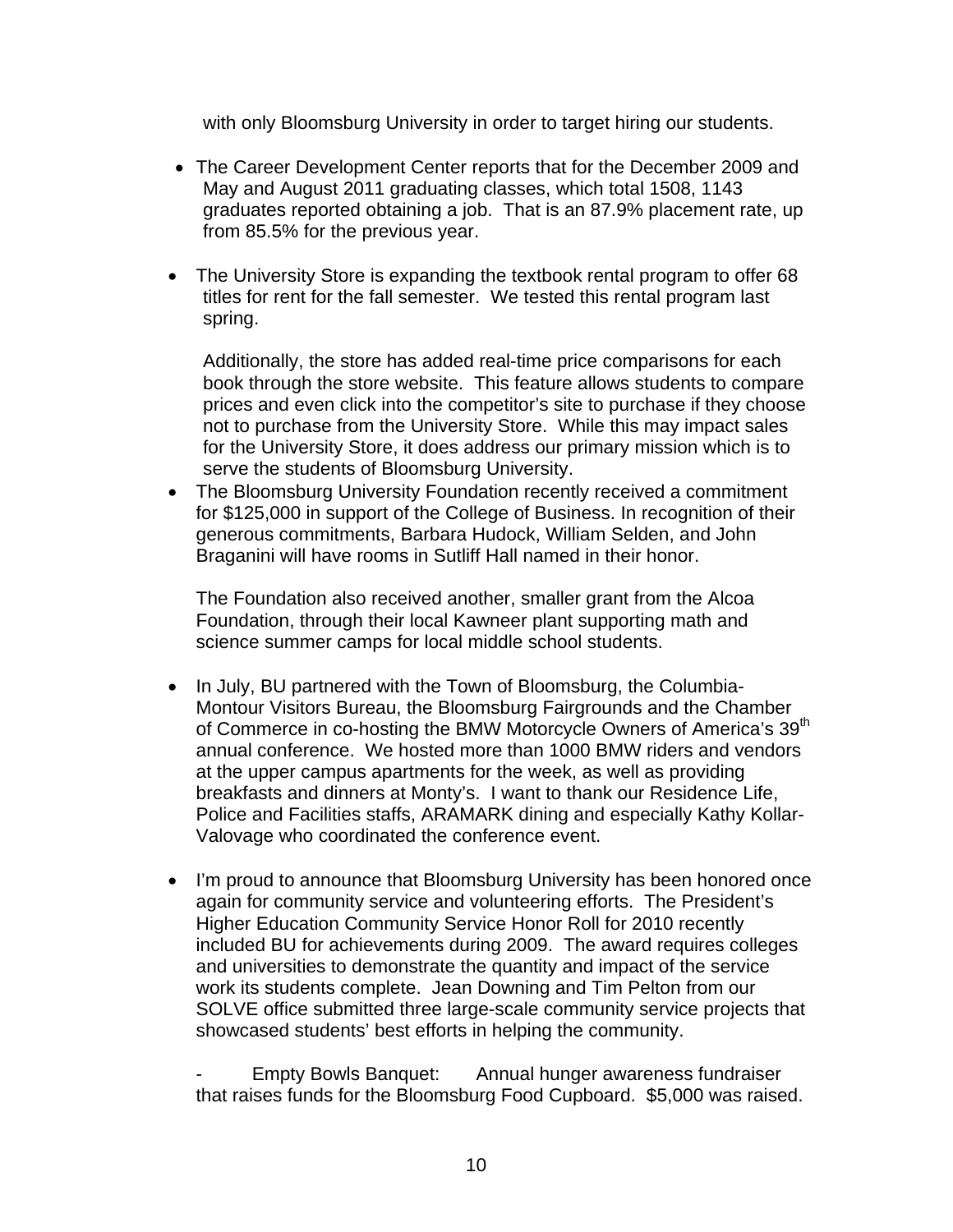Food Recovery program: Student volunteers package unsold food from our dining facilities to donate to the Women's Center, Food Cupboard and AGAPE.

Mandela Day service: Act 101/EOP students performed service work for four local agencies: YMCA (worked at summer camps), Children's Museum (worked in museum garden), American Red Cross (worked at blood drive) and AGAPE (painted signs and assisted getting AGAPE building ready for occupancy).

 We acknowledged a retired faculty member this morning and since the president officially grants faculty emeritus status, I want to mention in this report the professor who has been awarded that distinction by me. Congratulations to Dr. Christine Alichnie, Department of Nursing. Although we already recognized our newly awarded non-instructional emeriti from the facilities paint shop, I want this report to reflect my congratulations to Jim Appelman and Chip Marks on that designation.

I look forward to an interesting and productive Fall Semester.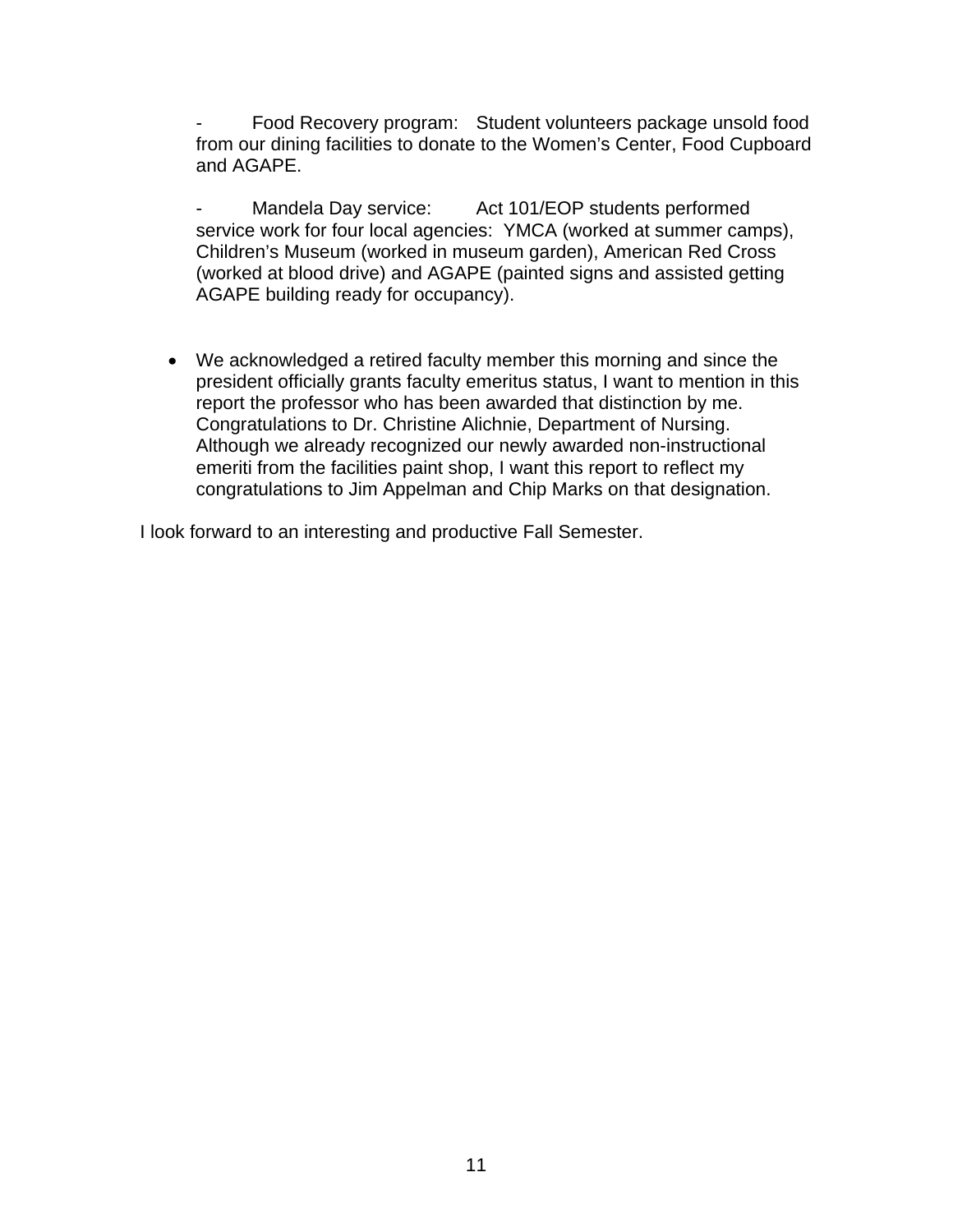# **COUNCIL OF TRUSTEES QUARTERLY MEETING MINUTES November 30, 2011**

The Bloomsburg University Council of Trustees met in the Assembly Room of Montys at 10:30 a.m. Those in attendance:

## **Present:**

Dr. Robert Dampman, Chair Mrs. Ramona Alley Mr. Marcus Fuller Mr. Charles Housenick, Vice Chair Mr. David Klingerman Dr. Joseph Mowad Ms. Nancy Vasta

#### **Absent:**

Mr. LaRoy Davis Mr. Patrick Wilson, Secretary

# **University Personnel**

Dr. David Soltz, President

Dr. Ira Blake, Provost and Senior Vice President for Academic Affairs

Dr. Dione Somerville, Vice President for Student Affairs

Dr. Richard Rugen, Vice President for Administration and Finance

Mr. Erik Evans, Vice President for University Advancement

Ms. Brenda Cromley, Executive Assistant to the President

Ms. Jennifer Williams, Administrative Assistant, President's Office

# **Council of Trustees Advisors**

Dr. Stephen Kokoska, President, APSCUF

Mr. Shawn Makar, President, AFSCME (not present)

Ms. Gretchen Osterman, Bloomsburg Chapter of SCUPA

Mr. David Abrams, President, CGA (not present)

#### **Pledge of Allegiance**

In accord with House Resolution Number 32, Trustee Housenick requested everyone stand for the Pledge of Allegiance to the American Flag.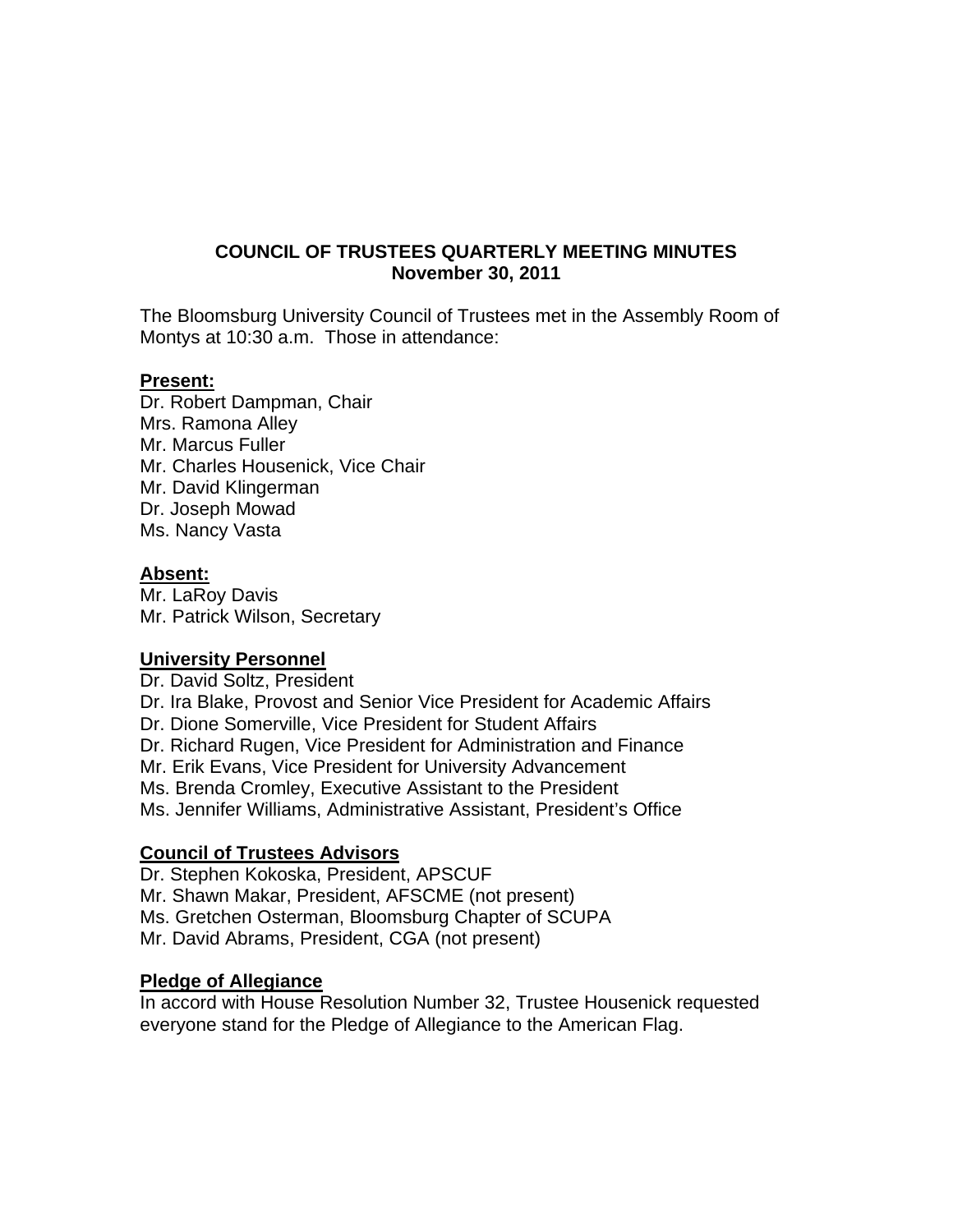# **Call to Order**

Trustee Dampman, Chair of the Council of Trustees, called the meeting to order and welcomed all those in attendance.

# **Minutes of the Council of Trustees**

A motion was made by Trustee Klingerman, seconded by Trustee Mowad, and unanimously carried that the August 31, 2011 minutes be approved.

# **NEW BUSINESS**

# **Introductions**

Trustee Dampman introduced those in the audience who were either nominated or granted Emeritus status: Dr. Richard Baker, Dr. Peter Bohling, Ms. Cathy Livengood, Dr. Alicia King Redfern, Ms. Cindy Rider, Dr. Sam Slike, and Mr. Stephen Wiist. Several individuals spoke on behalf of their respective departments to express reasons for nominating the individuals.

Trustee Dampman also recognized those individuals serving on the Advisory panel: Mr. Shawn Maker (not present), Ms. Gretchen Osterman, Dr. Stephen Kokoska, Mr. David Abrams (not present), and Mr. David Stover (not present).

# **PRESIDENT**

# **Non Instructional Emeritus**

On a motion by Trustee Alley, seconded by Trustee Housenick, Non Instructional Emeritus status was unanimously approved for Ms. Cindy Rider.

# **President's Report**

President Soltz reviewed his President's Report with the Trustees. A copy of the report will be appended to the minutes.

# **ACADEMIC AFFAIRS**

Trustee Dampman called on Dr. Ira Blake, Provost and Senior Vice President of Academic Affairs, to lead discussion on the Academic Affairs section of the agenda.

# **Bachelor of Applied Science (B.A.S.) in Technical Leadership**

Trustee Alley made a motion to approve the Bachelor of Applied Science in Technical Leadership. Seconded by Marcus Fuller. Unanimous approval.

# **2010-2011 Performance Summary**

Dr. Blake presented the performance summary and the System Accountability Measures. She reviewed the comparison of the 14 universities on performance funding measures, and evaluations and allocations.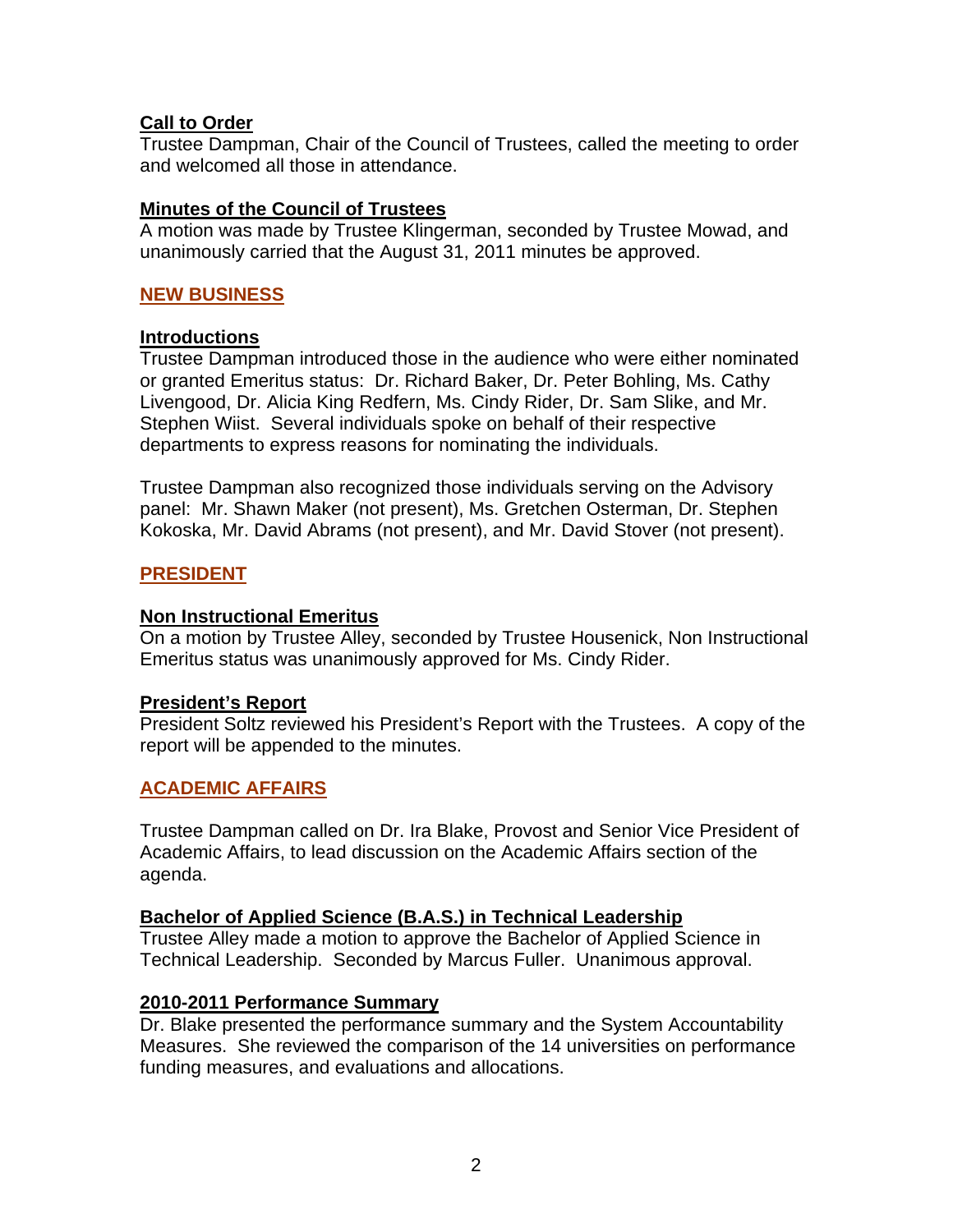## **Expanding Diversity Initiatives in the College of Education**

Dr. Blake introduced Dr. Elizabeth Mauch to present. Dr. Mauch reviewed the NCATE Requirements under Standard IV, Initial and Advanced Programs, and the adoption of a five year University Diversity and Inclusion Plan. She also reviewed specific initiatives within the College of Education and the benefits to teacher candidates.

## **GENERAL ADMINISTRATION**

Trustee Dampman recognized Dr. Richard Rugen, Vice President of Administration and Finance, to lead discussion of the General Administration section of the agenda.

#### **Capital Planning Update**

Dr. Richard Rugen introduced Mr. Eric Ness who presented the capital planning update. Plans for Elwell Hall, Sutliff, energy savings project, Honeysuckle Housing pedestrian bridge, Steam Plant Boilers Upgrade, Proposed new Student Union, Waller addition/renovation, McCormick Renovation, Facilities Relocation, Early Childhood Lab School, and Old Science demo-housing option were all reviewed with the trustees.

## **Board of Governors Policy 1985-04-A**

On a motion by Trustee Vasta, seconded by Trustee Housenick, the following resolution was approved unanimously:

**WHEREAS,** the Bloomsburg University Foundation exists solely for the benefit of the university, requires an annual external audit of funds and publishes copies thereof, and annually makes significant contributions to the benefit of Bloomsburg University of Pennsylvania students and its academic programs; and

**WHEREAS,** a satisfactory written memorandum of understanding exists between The Bloomsburg University Foundation and Bloomsburg University of Pennsylvania; and

**WHEREAS,** appropriate fiduciary agreements have been enacted to allow the Bloomsburg University Foundation to retain university gifts and grants; and

**WHEREAS,** the Bloomsburg University Foundation does not and will not undertake programs or activities that are properly part of the university's academic mission; and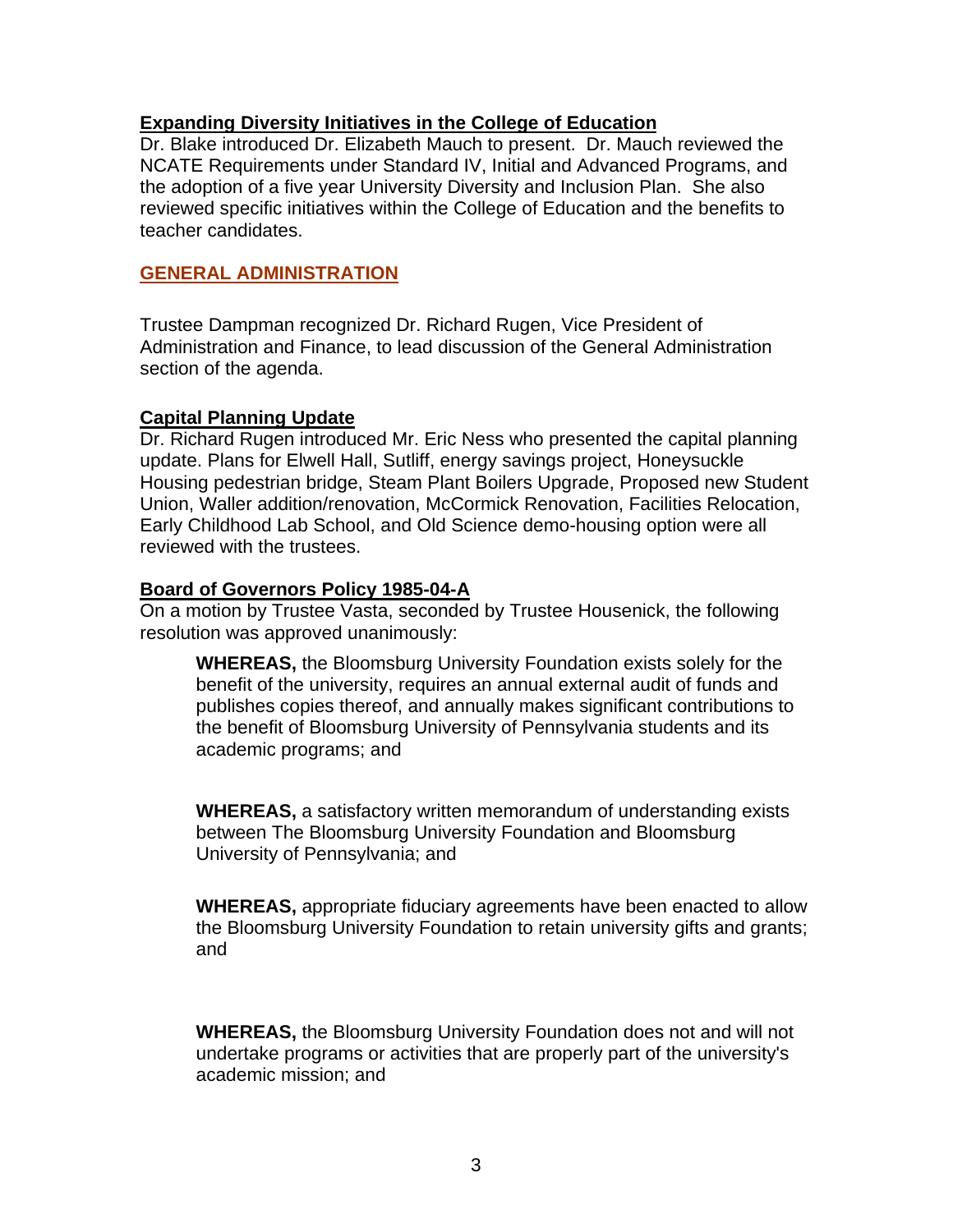**NOW, THEREFORE, BE IT RESOLVED,** that the Bloomsburg University of Pennsylvania Council of Trustees certifies that the Bloomsburg University Foundation is in compliance with the Board of Governors Policy 1985-04-A which speaks to university external financial support.

## **Approval of Purchasing Activity**

Trustee Vasta made a motion, seconded by Trustee Klingerman and unanimously carried, to approve purchasing activity under Act 188 in excess of \$10,000 for August 8, 2011 to October 21, 2011.

# **OTHER BUSINESS**

#### **COT Meeting Calendar**

Trustee Dampman called to the attention of the trustees the 2012-2013 Council of Trustees quarterly meeting calendar included in their packets.

#### **Adjournment**

With no other items to be presented to the Council, Trustee Dampman adjourned the meeting at 11:58 a.m.

\_\_\_\_\_\_\_\_\_\_\_\_\_\_\_\_\_\_\_\_\_\_\_\_ \_\_\_\_\_\_\_\_\_\_\_\_\_\_\_\_\_\_\_\_\_\_\_\_\_\_\_

Patrick Wilson **Disk Exercise State In the United State** Jennifer D. Williams Secretary **Administrative Assistant**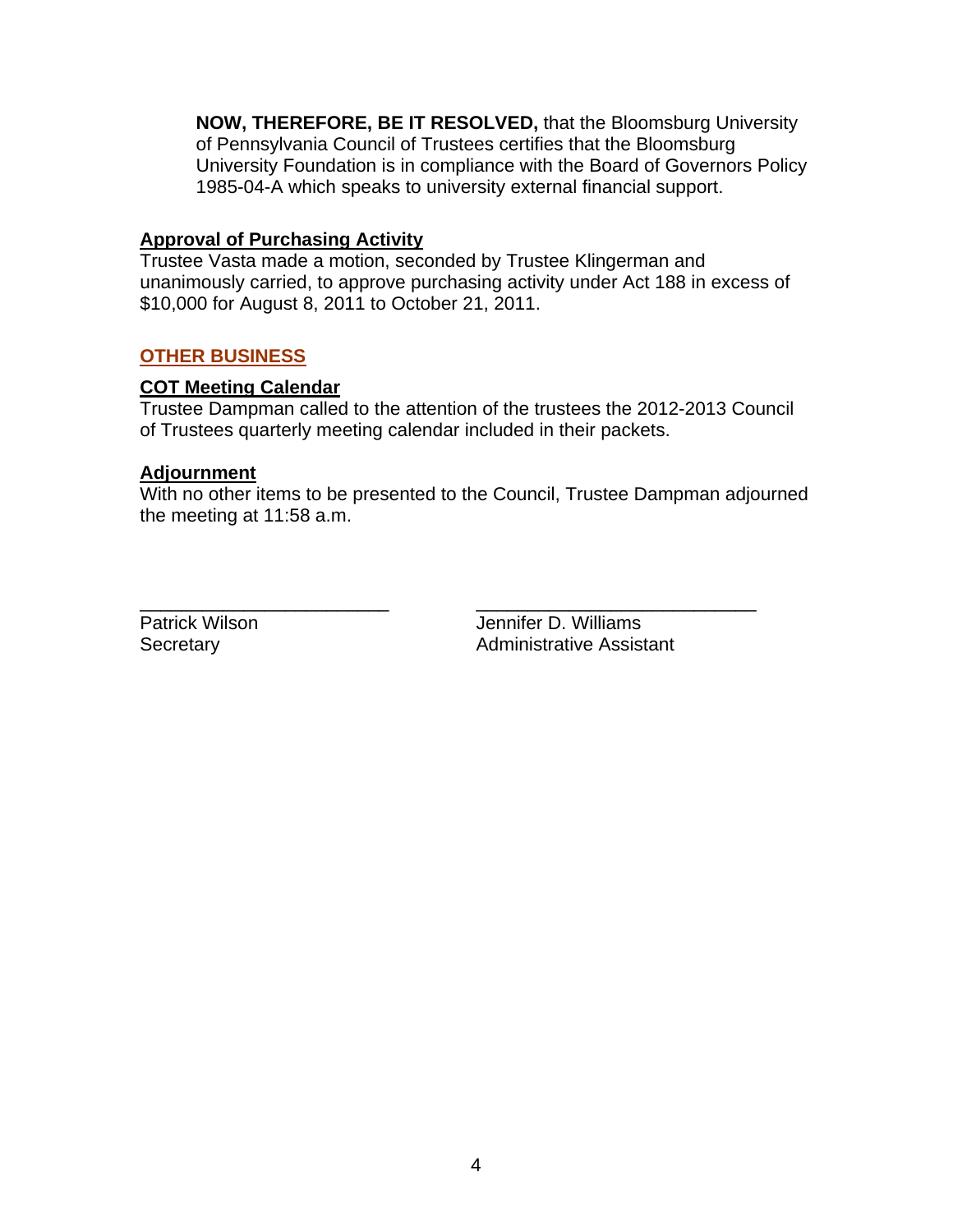# BLOOMSBURG UNIVERSITY OF PENNSYLVANIA Bloomsburg, PA 17815

# **PRESIDENT'S REPORT TO THE BLOOOMSBURG UNIVERSITY COUNCIL OF TRUSTEES**

# **November 30, 2011**

Here are a few University highlights since we met in late August.

• The fall semester started off like any other fall semester with students returning to campus, classes starting and various activities beginning. But, after just one week of classes, our community was hit with a devastating natural disaster of historic proportions.

I kept the Trustees updated through various emails in order for you to get a sense of what our campus and our community was experiencing from the remnants of Tropical Storm Lee and the subsequent flooding. I am extremely proud of the volunteer efforts of our faculty, staff and students to help individuals, families, businesses and non-profit organizations affected by the flood.

Let me recap a few significant statistics for you:

 - BU Athletic Department staff and athletic teams logged a total of 2,542 hours of volunteer time. 13 teams and coaches participated.

- 95% of all fraternities and sororities participated in the clean-up in some manner; 100 Greek students assisted in local homes and organized various aid drives in their home towns.
- More than 500 students volunteered with the local Red Cross.
- 16 clerical support personnel provided 168 hours to county Emergency Management Agency phone bank and emergency operations center.
- 39 Facilities Management personnel logged 2,227.75 hours during 20 days in support of cleanup efforts in the town and county.
- BU provided 18 pieces of equipment: dump trucks, tool-cat/Bobcats, front-end loaders, backhoes, pickup trucks, 44-passenger buses,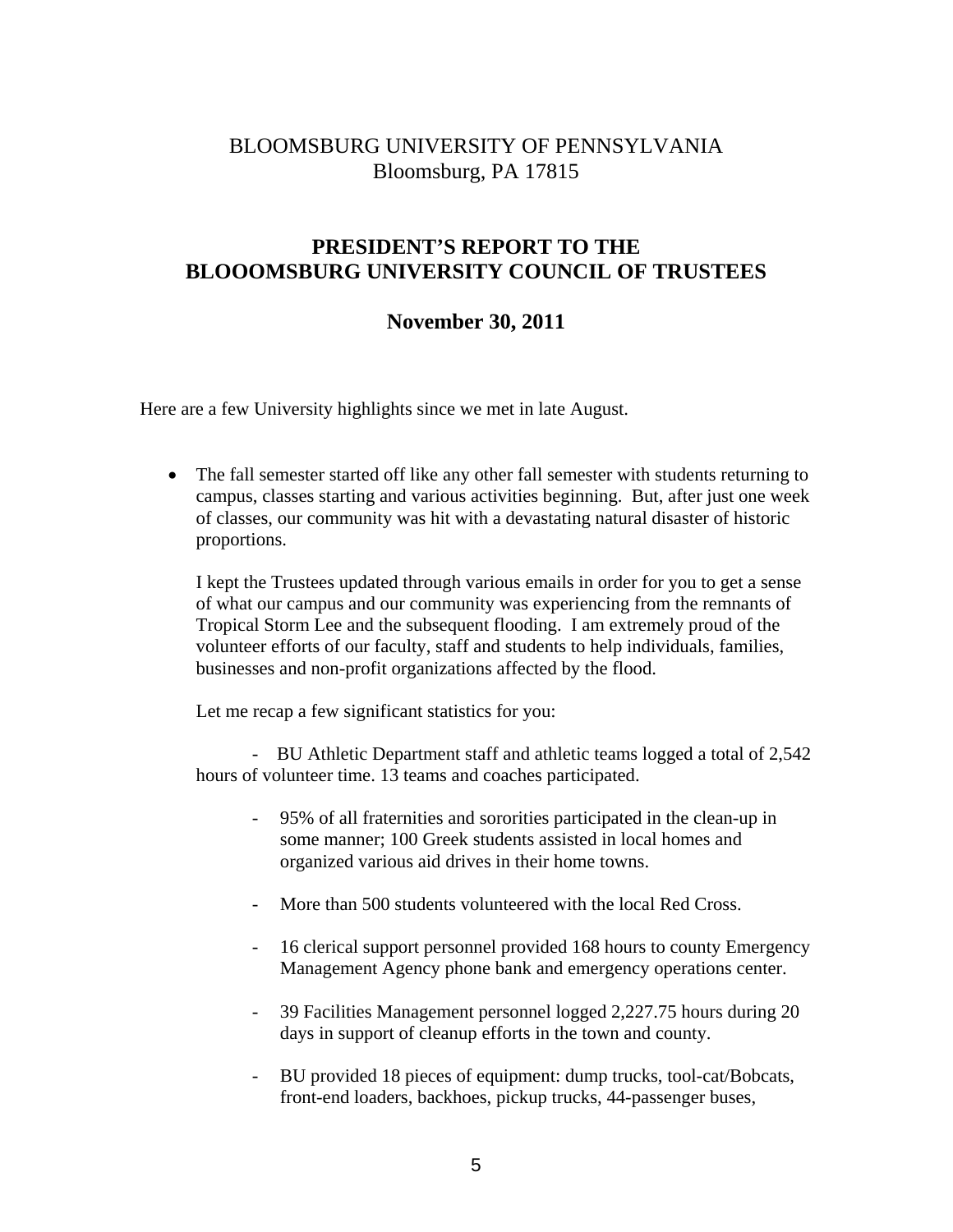forklift, and stake body truck.

- BU provided buses and drivers for evacuations and relocations for 5 days.
- For 10 days, we supported Army National Guard with water distribution from the depot on upper campus and housed the reservists at Monty's in this room.

While the majority of students left campus due to our 7-day closure, we still had around 350 living in residence halls. Residence Life, Facilities and ARAMARK successfully managed to accommodate their needs as best as possible with the limited resources available.

Faculty members have adjusted their class schedules in order make up for the lost class periods while still maintaining the rigors of academic course requirements and meeting all learning objectives.

Many of our student organizations; clubs, Greek, athletics, continue to raise money through fundraisers or help victims and non-profit groups with floodrelated needs including food donations to the Bloomsburg Food Pantry and supporting the Greek Blood Drive collecting 372 units of blood.

 We continue to have capacity crowds at our campus open houses. More than 3,500 attended the two open houses this fall and our individual family daily and Saturday tours plus group visits are always popular.

Applications are up four percent (4%) compared to this time last year.

 Bloomsburg University was again listed as one of the best universities in the country according to U.S. News and World Report's annual ranking of U.S. colleges and universities. BU is listed at number 94 for the northern region, tied with Slippery Rock. BU is fourth among PASSHE institutions.

Best Regional Universities ranks institutions that offer a full range of undergraduate degrees and some master's degree programs but few, if any, doctoral degrees. Six hundred twenty-six (626) universities are included in the rankings.

 Last month we hosted PASSHE's fifth annual Diversity Summit. The Diversity Summit represents PASSHE's commitment to facilitating significant discourse and action in integrating diversity in the living, learning and working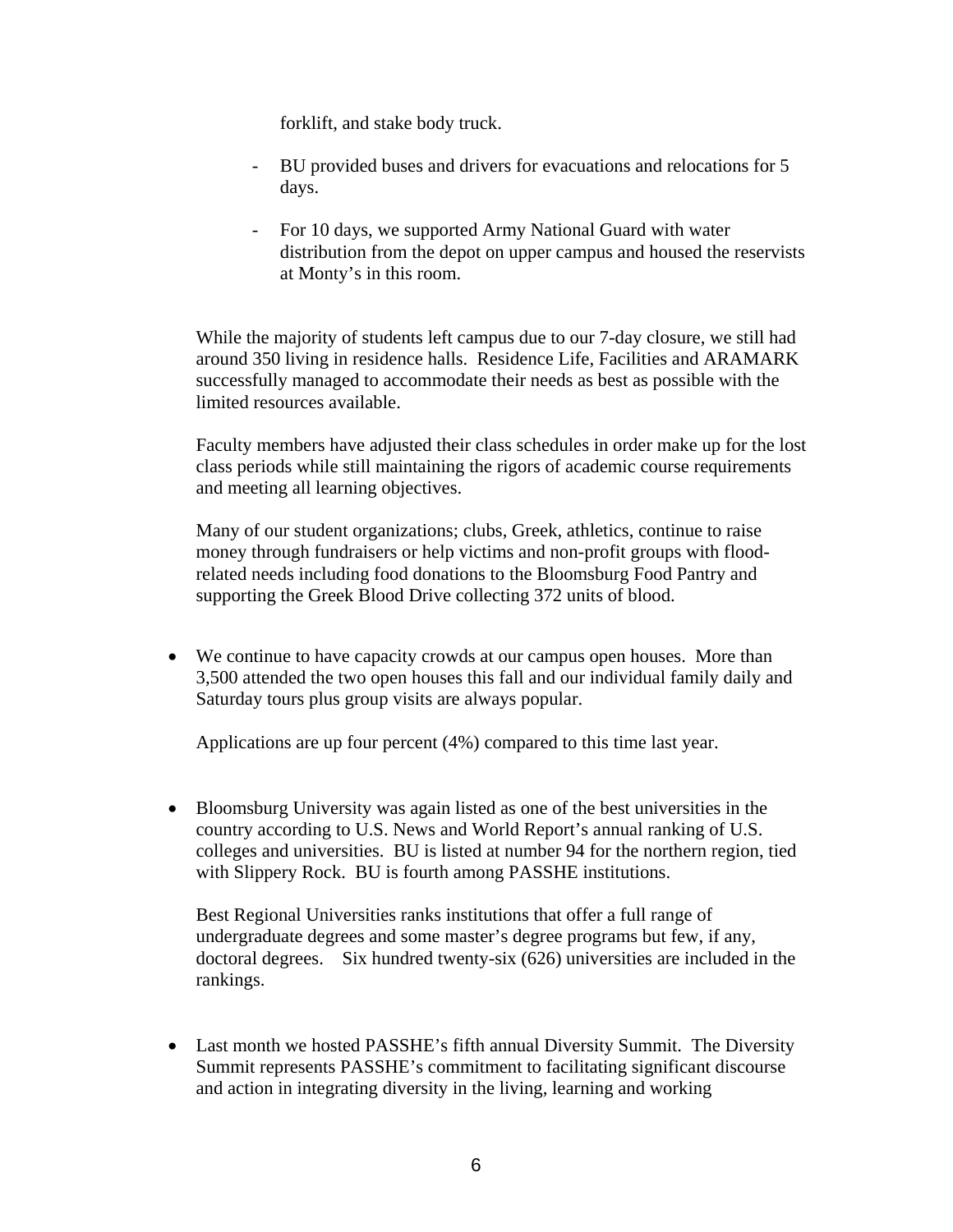environments of all 14 universities. Approximately 260 people attended the event.

• This semester we have begun piloting a system called MAP Works to assist us with helping our freshmen students in the transition to university life. It is a type of early-alert system that helps identify students who are at risk of discontinuing their education due to several factors including academic difficulties, home sickness, transition issues, etc. The reports generated will allow us to target our resources to those students. As a result, we anticipate a positive impact on student retention and graduation rates.

A large team of faculty, staff and directors worked over the summer to set this project into motion. After evaluating the pilot system, we hope to eventually use MAP Works for all students, not just freshmen.

• Components of BU's emergency notification system – e-mail, voice mail, text messages and campus sirens - were tested on October 21st and worked effectively.

All students and registered faculty and staff received a test e-mail message on that date. Test voice mail and text messages were also sent to those who opted to receive notification in these formats. The sirens, installed on Elwell Hall, McCormick Center for Human Services and on the upper campus, are designed to alert the campus community when vital emergency information is available via email, voice mail and text message. BU tests the emergency notification system once each semester.

 The College of Business had a very successful 2-day conference in early October associated with our new Zeigler Institute for Professional Development. Fortythree (43) alumni returned to campus to give presentations to our business students. These alumni shared their stories of success in the business world and provided students with key information on how to leverage their Bloomsburg University degree to achieve their own success.

This conference was the first on-campus event that featured multimedia coverage, including real-time Twitter coverage of the speakers by the BU web team and students. The Tweets highlighted key phrases and messages offered by the alumni presenters and its success became apparent when family members who picked up the Tweets notified JoAnn Zeigler, who was attending the conference. A website developed after the conference gives students ongoing access to the professional development lessons and includes podcasts and video clips.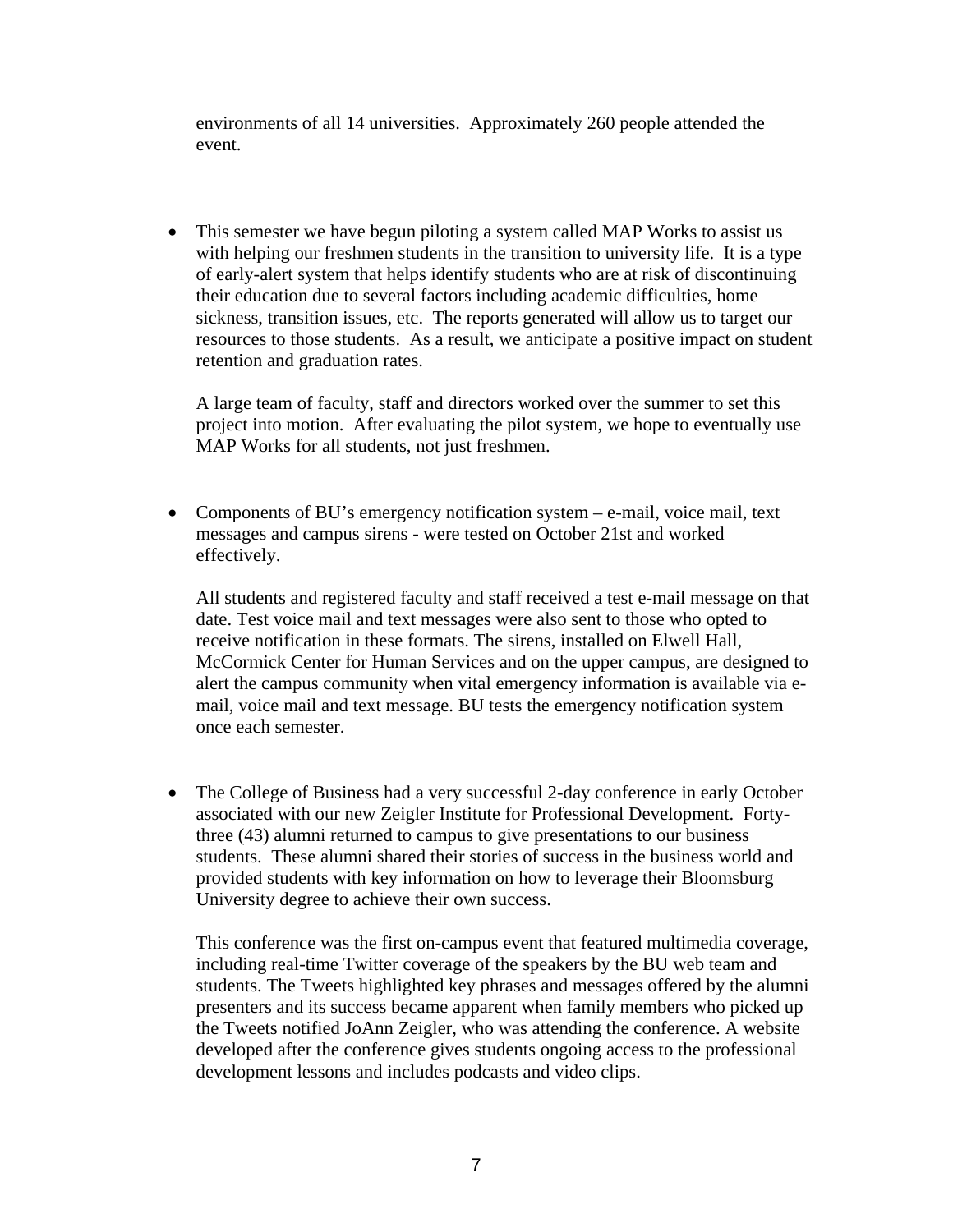- BU's College of Education is hosting the BU-Heartland Education Conference on in January as a forum for Heartland Coalition administrators and teachers and BU faculty to exchange ideas about current educational topics and their impact on the Heartland region.
- Thirteen students from the Bloomsburg University Department of Physics and Engineering Technology recently completed their training to qualify as Radiological Response Team members for Columbia County. The training consists of three nights of instruction led by a Nuclear Emergency Planner from the PPL Susquehanna Nuclear Power. The students, who are all volunteers, would respond to the Columbia Montour Vo-Tech School to assist in monitoring emergency workers in the event of a radiological incident at the power plant, but may also be called upon to assist in monitoring in the event of a motor vehicle accident in the county involving radioactive material.
- The Office of the Chancellor has awarded \$200,000 to Bloomsburg University to support the establishment of an Entrepreneurial Leadership Center (ELC). The three-year grant award begins in January. The goals of the ELC will be:

\* To promote student and faculty engagement with regional entrepreneurs to work with them on innovation projects with potential for regional economic impact.

\* To foster entrepreneurship innovation among Bloomsburg students, faculty, and alumni by creating a climate that encourages entrepreneurs.

\* To coordinate, promote, support, and celebrate activities and initiatives to enhance the climate of the Bloomsburg ELC.

\* To encourage student startup businesses, and offer mentorship opportunities to students from entrepreneurs who are established at the Bloomsburg Regional Technology Center.

- Several of our athletic teams qualified for post-season play; women's soccer, field hockey, women's cross country and men's soccer. The BU women's basketball team is ranked first in the East for the pre-season.
- The First and Goal Football Scholarship Campaign is on target to meet its \$2 Million goal by April, 2012. At that time the football field will be named in honor of current coach Danny Hale, who earned his 200<sup>th</sup> career win during Homecoming against Cheyney. Danny is one of only 70 coaches throughout NCAA history who have achieved this milestone.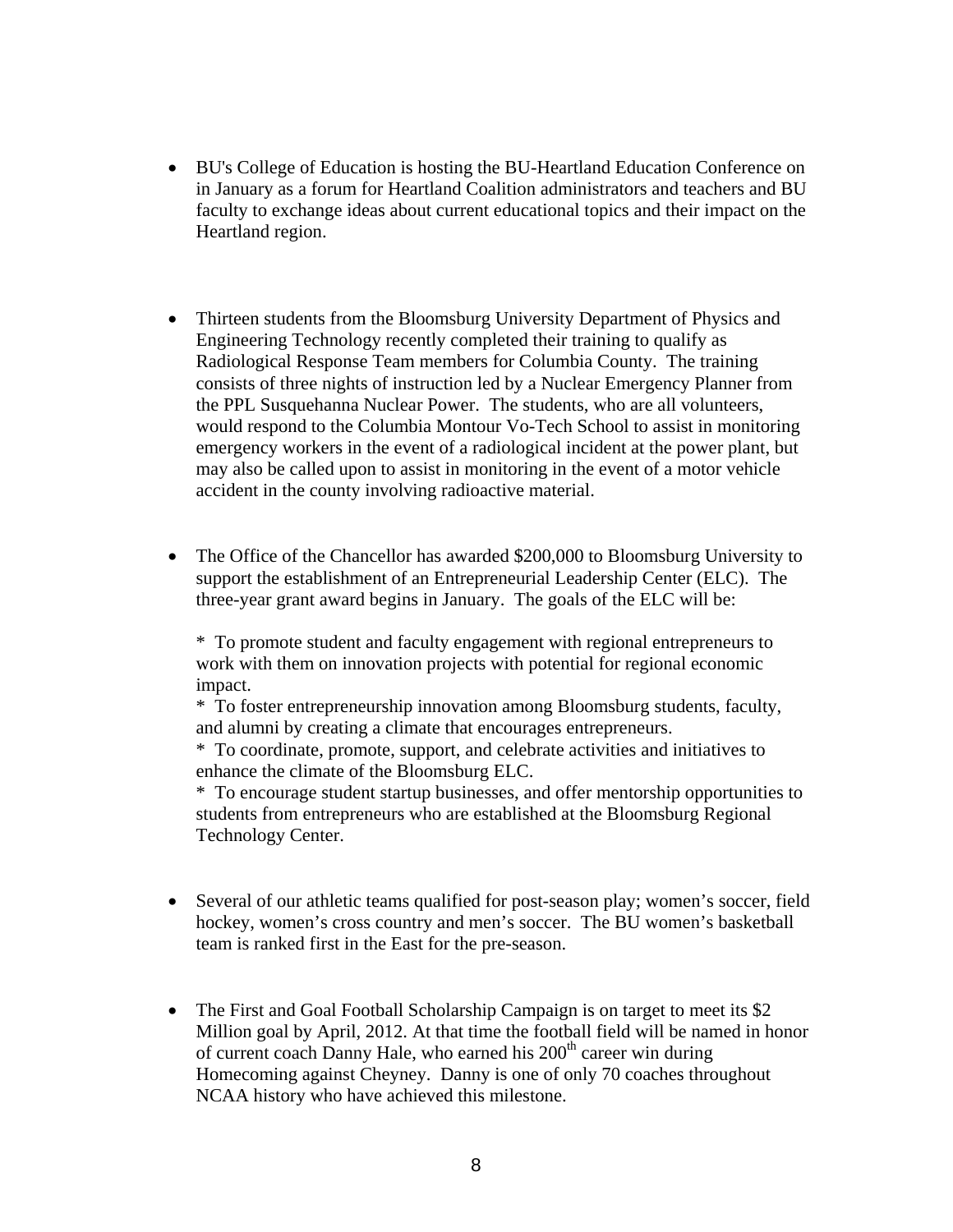- I want to thank CGA for making an additional \$100,000 contribution to their Endowed Leadership Scholarship, held by the BU Foundation. CGA initially funded this scholarship for \$250,000 in Fall of 2009. The criteria state that two full-time freshmen, who have financial need, are eligible for the award. They must have satisfactory progress toward graduation and be in good academic and social standing. This award is renewable through the senior year if the student continues to meet the criteria.
- Dr. Nathaniel Greene from our Physics Department received a 2011 Pennsylvania Waste Watcher award for "outstanding commitment to recycling, waste reduction and reuse in the state of Pennsylvania" by the Professional Recyclers of PA organization for his work in designing and installing a biofuel heating system at the Bloomsburg Recycling Center.
- Christina Davis, a junior communications and dance major, recently won a national contest on the BET (Black Entertainment Television) network. "Lens on Talent" is BET's nationwide quest for upcoming stars in the fields of music, fashion and dance. Christina is one of our OWLs (Orientation Workshop Leader) and is also a student worker in the Admissions Department.
- Brittany Vaslavik, a senior Anthropology/English major and one of our Honor Program students won one of the most prestigious student awards at the National Collegiate Honors Council Conference. The first place award was for her poster, "Social Support and the College Freshmen Experience". According to the National Honors Council the competition was very competitive and judged by faculty members who are experts in the field.
- Two publications designed by Eric Foster in the Marketing and Communications Office captured MarCom gold awards as first-place winners. The publications are the First and Goal case statement for the football scholarship campaign and the mailer for the 2011-2012 Celebrity Artist Series. BU's publications were among 18 percent of more than 6,000 entries that received gold awards.
- We acknowledged six retired faculty members this morning and since the president officially grants faculty emeriti status, I want to mention in this report the individuals who have been awarded that distinction by me. Congratulations to Dr. Richard Baker, Dr. Peter Bohling, Ms. Cathy Livengood, Dr. Alicia King Redfern, Dr. Sam Slike and Mr. Stephen Wiist.